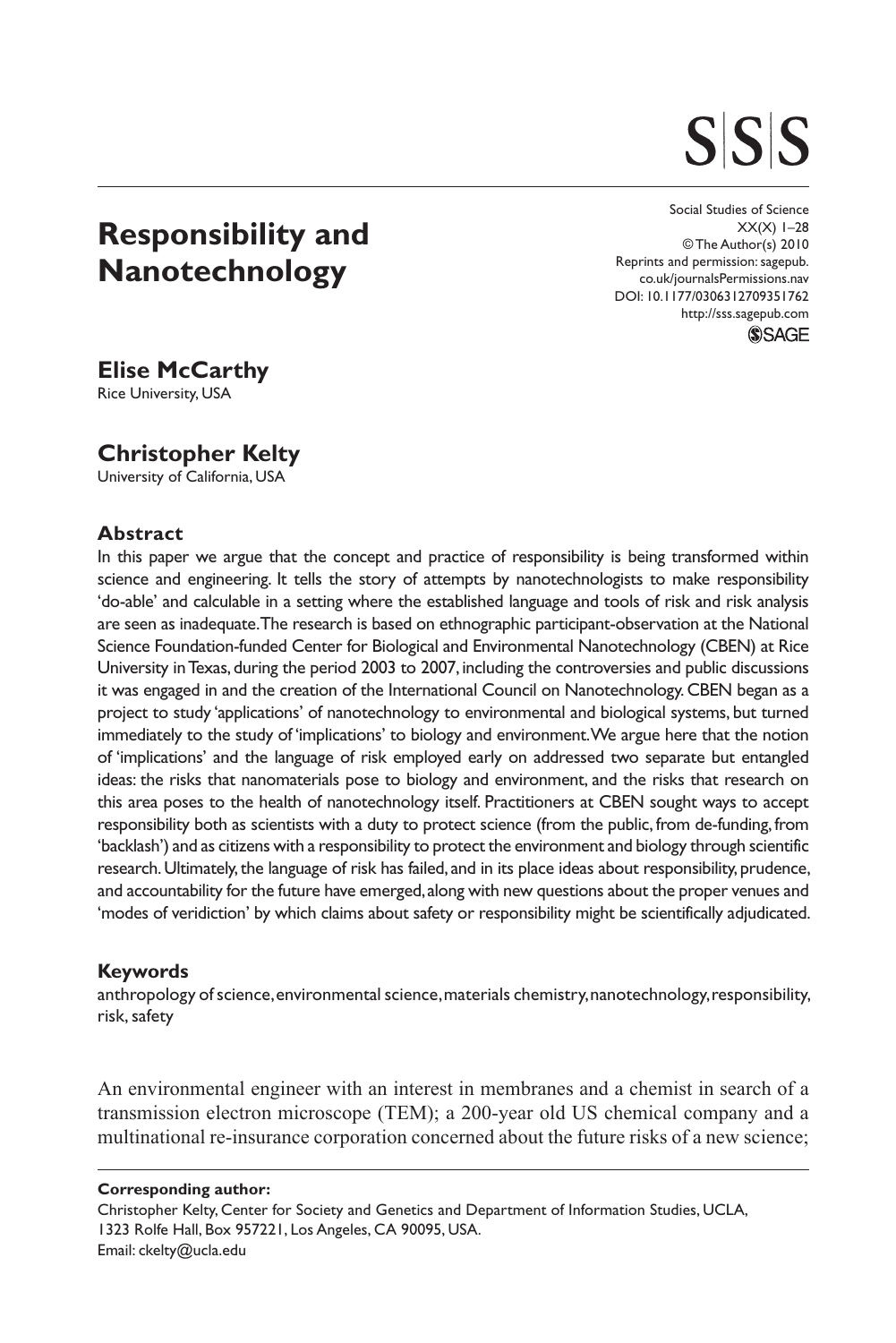a vial of human b2 microglobulin from Ireland and polymer-coated quantum-dots from Munich; a mercurial, charismatic Nobel Prize-winning scientist and some timely *US News and World Report* rankings; social movement activists and corporate managers meeting in Tokyo and Houston; a 'virtual journal', a database, a roadmap, and a blog; a public relations firm and a novel governance structure; a US government-funded engineering research center and a well-dressed man from L'Oréal.

What sounds like a trailer for a summer thriller of international intrigue is actually the cast and set (the *actants,* perhaps, rather than the actors) for a story of responsibility in nanotechnology. Responsibility is a vague and polyvalent term and yet its frequent appearance not only in nanotechnology but also in phrases such as 'collective responsibility', 'Responsible Care®', or 'corporate social responsibility' suggests that there is broad and relatively recent cultural concern for achieving some putatively *new* form of it. What might it mean that this vague notion seems to govern action and ideas in science and technology, corporate strategy, or social movements? In this paper we ask: How is responsibility being made 'do-able'? Is responsibility being transformed into a calculable or formalized set of practices? How are these practices related to prudence, precaution, or preparedness? This paper addresses these questions by looking in detail at the case of environmental and biological implications and applications of nanotechnology, as they have emerged in the past 6 to 7 years.

There obviously are multiple meanings to 'responsibility' circulating today, but there has been little attempt to empirically specify the diverse practices emerging around it. Corporate social responsibility, for instance, has emerged as a powerful demand amongst large multinational corporations (Watts, 2005; Welker, 2009) and collective responsibility has been discussed with respect to environmental governance (Pellizzoni, 2004; Pellizzoni & Ylönen, 2008). The case we explore here examines practices of responsibility in emerging sciences – specifically nanotechnology, though our claims are applicable to domains such as synthetic biology, personal genomics, and the new neuroscience research.

The motivation for an analysis of responsibility emerged from our long-term ethnographic research alongside practitioners in nanotechnology as they tried to disentangle the implications, risks, perceptions, precautions and precautionary principles, responsibility, morals, and ethics of their research. Ultimately we observed and participated in efforts to define new problems, create new venues for research, and channel concerns from a wide variety of social actors into the heart of nanotechnology research. It should not be surprising that these actors were drawn immediately to the language of risk but what is more surprising, we suggest, are the ways risks and risk analysis have failed in this domain, and how new practices of 'do-able' responsibility have started to emerge.

The language of risk has become unmistakably prominent in public life in the last several decades. From grand sociological diagnoses of Ulrich Beck (1992) to the practical tools of risk management in finance or insurance, to forms of individual risk assessment (such as genetic risk), dialogue, discourse, and practice are saturated with the ever-more sophisticated, sometimes contradictory, language and techniques of risk. Recent scholarship has noted changes in the ways *calculable* and *incalculable* risks are assessed and treated (Beck, 1992; Luhmann, 1993; Baker & Simon, 2002; Lakoff & Collier, 2008). Among others, Collier (2008) notes the difference between 'archivalstatistical' analyses of risk and 'enactment' and scenario-based modes of knowing risk;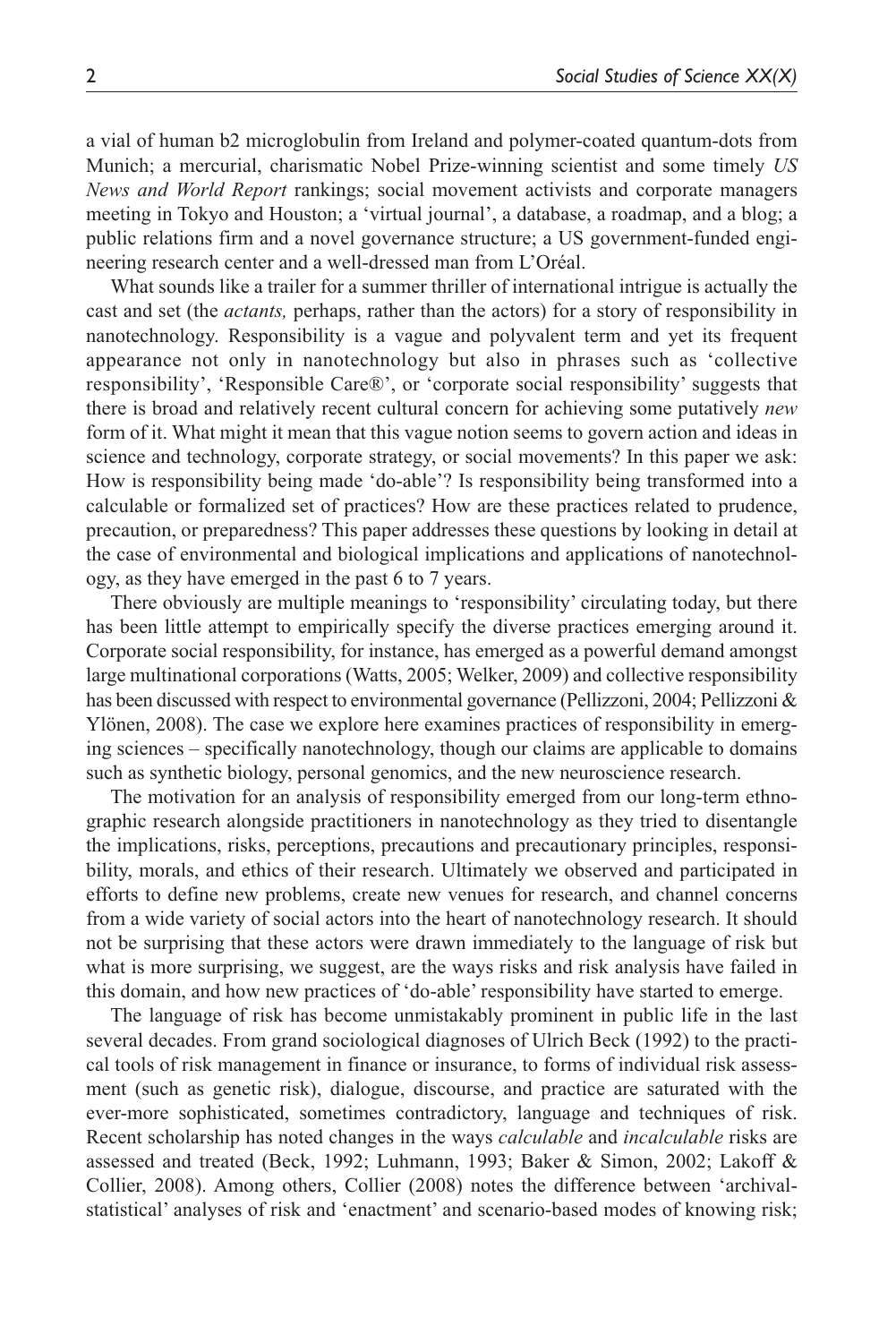Diprose et al. (2008) point to 'prudence' as an organizing theme through which incalculable risks of catastrophic nature are being governed; and environmental governance has confronted multiple ways of knowing risk (Jasanoff & Long Martello, 2004). It is clear that there is a wide diversity of both 'modes of veridiction' and 'modes of jurisdiction' (Foucault, 2008), which are related to particular venues (from the Environmental Protection Agency [EPA] to a corporate boardroom or a laboratory) and different national contexts (Jasanoff, 2005).

While the diversity of approaches to understanding risk is increasingly well understood, what has not been studied is risk's complement. Risk is very often part of a pair: risk *and* responsibility. Wherever risk is salient, responsibility is its implicit shadow. Measuring risk allows individuals and organizations to make *responsible* choices; taking unnecessary risks is seen as irresponsible; improper or inadequate risk assessment can lead to fault and hence *responsibility* for harm. Calculable risks construct a responsibility-as-liability for past harms, and incalculable risks induce a responsibility for future harms – perhaps an impossible one. Wherever there is risk, there is responsibility. But for all the work on risk, from the rigorously mathematical to the luminously philosophical, responsibility has received comparably little attention. Responsibility is not subject to the same kind of 'calculability' as risk. It is rarely approached as something that must be measured, made visible, or formalized. In individual terms 'responsibilization' under neo-liberal governance has received much attention in the literature (O'Malley, 1996; Rose, 1990; Miller & Rose, 2008; Shamir, 2008). However, responsibility as a collective problem does not easily fit into these models. While 'collective risk' and the distribution of risks across a population are well-understood concepts, collective responsibility or the distribution of responsibility is much less well understood. Indeed, the vagueness of a term such as responsibility can be a source of strength, as Cynthia Selin (2007) points out, for participants in the process of constructing or combating different expectations about what nanotechnology is or should become.

The story we tell here is about one group's attempt to become responsible. They did not set out to do this; and they do not always use the word 'responsibility', but the evolution of this research project over the course of several years reveals a great deal about how the language of 'risks' and 'implications' has failed to work (for the scientists themselves, not only for the social scientists observing their work), and how a new set of practices of responsibility have emerged. It was during a very telling fieldwork conversation that our attention was first drawn to the relevance of responsibility: it was a fear of being asked to take on 'too much responsibility' that was the pregnant conversationstopper. From then on, it was the frame of the tractability or 'do-ability' of responsibility, we argue, that allowed us to make sense of their actions, choices, and language. For these nanotechnologists, the pertinent risks were undefined, potentially unknowable, and certainly not solely an issue of individual behavior. 'Risk', they claimed, was not a question of individual ethics in the practice of science, but the problem of *collective* responsibility and a mode of veridiction (a proper way of testing truth of claims about responsibility) for fundamentally novel threats. It is for this reason that they turned (and we turn with them) from the language and tools of risk to an investigation of the making of responsibility.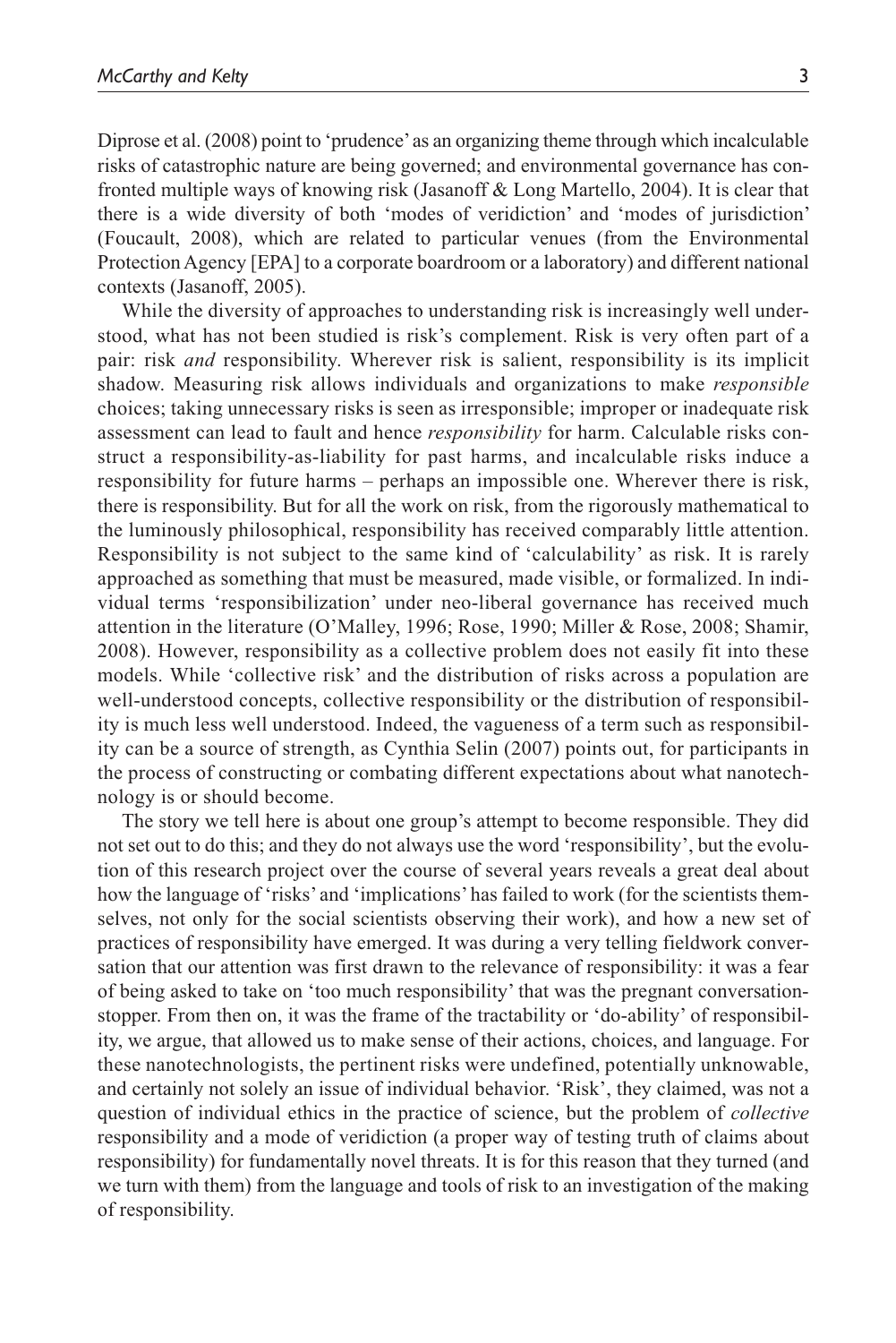Our ethnographic research was conducted at the Center for Biological and Environmental Nanotechnology (CBEN) at Rice University in Texas, from 2003 to 2007. We look in detail at the formation of CBEN, the controversies and public discussions it was engaged in, and at the creation of the International Council on Nanotechnology (ICON) as an independent 'multi-stakeholder' entity focused on issues of responsible nanotechnology. CBEN started life studying applications of nanotechnology to environmental and biological systems. Before long, it was the implications of nanotechnology research that was driving its funding requests. We show how the notion of 'implications' and the language of risk employed early on addressed two separate but entangled issues, which then demanded two separate responsibilities: first, the biological and environmental risks that nanomaterials pose, and second, the risks that such research poses to the health of nanotechnology itself (often referred to as 'risks of public perception'). What came to be implicitly demanded of the participants therefore was both the responsibility to protect science (from the public, from de-funding, from 'backlash'), and the 'social' responsibility to protect the environment and biology through scientific research.

## **Responsibility: Individual and Collective**

While responsibility has received far less attention than risk, it has not gone unnoticed. However, it is important to distinguish approaches to collective and individual responsibility. The latter is the subject of an extremely rich set of debates in moral philosophy concerning the imputation of actions and individual accountability for actions or chains of actions. John Martin Fischer (1999) provides an excellent overview of recent work in this field and its place in the tradition of ethical and moral philosophy generally. Interest in the problem was re-inaugurated by Peter Strawson's famous 1962 paper 'Freedom and Resentment' and the literature has blossomed since then. Rarely is this philosophical approach explicitly conjugated with the problem of risk, even if the implicit connection between discourses of risk and the demands of individual choice is now abundantly clear (Franklin & Lock, 2003; Jain, 2006; Rose, 2006). *Collective*  responsibility, by contrast, has been addressed in only a handful of places. Richard McKeon (1957) and Paul Ricoeur (2000) have placed the problem in historical light, in the context of 19th century concerns with insurance and liability and 20th century concerns about the responsibility of nations to one another following World War II (Kelty, 2008). Hans Jonas (1984) has addressed the problem of responsibility for 'incalculable' risks such as ecological catastrophe, terrorist attacks, or global health pandemics, and argued for a thorough rethinking of the concept and its principles. In Anglo-American philosophy, Joel Feinberg (1968) initiated a small debate about the possibility of collective responsibility, to which others have responded (Arendt, 1987; French, 1972; May & Hoffman, 1991), and more recently, Hans-Otto Apel has introduced the concept of co-responsibility (Strydom, 1999). Collective responsibility sits uneasily with the core concepts of imputation and accountability that are employed to analyze individual responsibility. The question of imputation is confounded by the fact of social and technical complexity. In the case of nanotechnology this has been a core feature of debates (largely conducted in connection with science fiction) about self-replication and outof-control technology, but it is also visible in the more realistic scenarios of environmental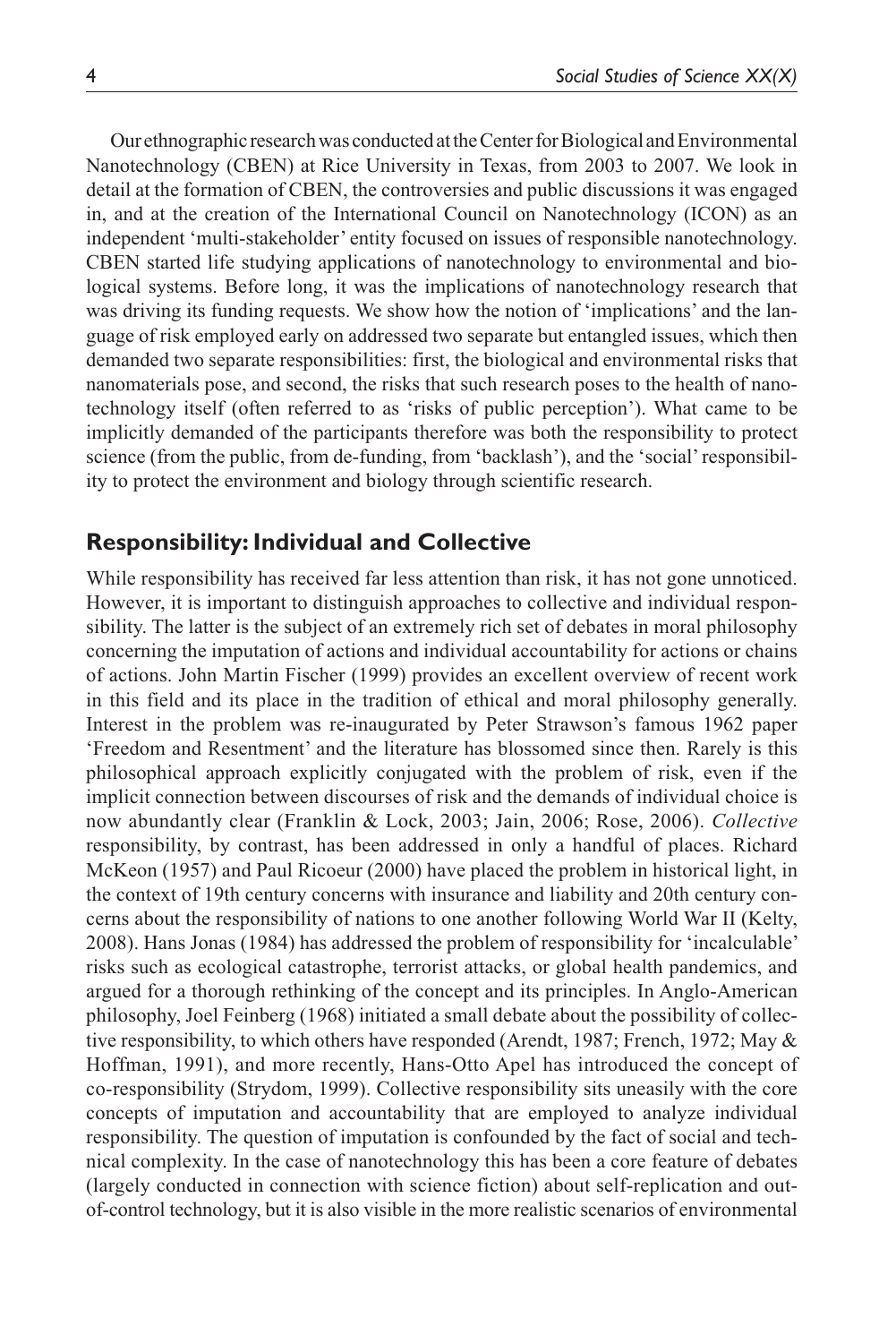pollution and the potential biological toxicity of new materials. Similarly, the question of accountability is confounded by the distributed, semi-coordinated and largely unregulated system of scientific and technical investigation, and the rush to commercialize and scale-up production of new nanomaterials. In all of these cases, responsibility cannot be approached through the decisions of individual actors, even if it is not clear where else to look.

It is tempting to see 'responsibility' as another name for the changing relationship between science and society, as in the work on Mode 1 and Mode 2 knowledge of Nowotny et al. (2001), or the promise of moving public engagement 'upstream' (Breggin & Carothers, 2004; Wilson & Willis, 2004; Macnaghten et al., 2005; Bennett & Sarewitz, 2006; Burri, 2007; Pidgeon, 2007; Rogers-Hayden & Pidgeon, 2007), or the co-construction of science and its publics (Jasanoff, 2004). However, following Latour (2005), we approach responsibility and nanotechnology in the same frame, and argue that in reshaping the relationships between the existing disciplines that make up nanotechnology (materials chemistry, environmental engineering, bioengineering), these participants are also remaking responsibility. Separating the science from the ethical deliberation merely obscures the practices of both as they occur.

Such a separation has nonetheless occurred, as a sub-field of research on the ethics and social implications of nanotechnology has emerged in the last 4 years. In the attempt to differentiate the properly 'ethical' from environmental health and safety (EHS) research, nano-ethics and nano-STS have suggested that research on environmental and biological safety of nanotechnology should not hold center stage as 'ethical' questions. The reasons for this are clear. An exclusive focus on environmental or worker safety *qua* ethics is an unacceptable narrowing of the field that excludes many questions. The chemists and engineers interviewed in this study agreed; they recognize this narrowness and welcome any definition of ethics that would broaden the debate, but they also sought to make the existing questions about safety more precise. Though we don't address them here, questions of social justice and of the ways in which nanotechnology can be pursued to achieve it became explicit in other aspects of our work (Kelty, 2009; Lounsbury et al., 2009). Furthermore, the emergence of these new 'ethical' fields – and the authors' own involvement in them – are in fact related to the story told in this paper. The unfolding of the events in CBEN, described herein, gave great momentum to the creation of the fields of Nano-STS and Nano-ethics during this period, and helped define how and where the language of responsibility could be used. However, it is also clear that social science researchers have perhaps missed the fact that EHS research is itself an attempt to respond to demands for 'ethical' science, 'responsible' science, or 'safe' science, and not only a technical pursuit.

By shifting the frame of analysis towards responsibility, we suggest that scientists and engineers in nanotechnology are exploring exactly this landscape of 'do-able' responsibility – and in concrete ways that ethicists sometimes insist they neither want nor need to do. What's more, these practices imply something much more complicated than an application of existing models of risk (or existing problems in ethics) to nanotechnology; they imply the creation of new forms of responsibility. If the shift from 'danger' to 'risk' is about making the future calculable and hence tractable (Luhmann, 1993), then a similar shift from 'safety' to 'responsibility' is at work in this story.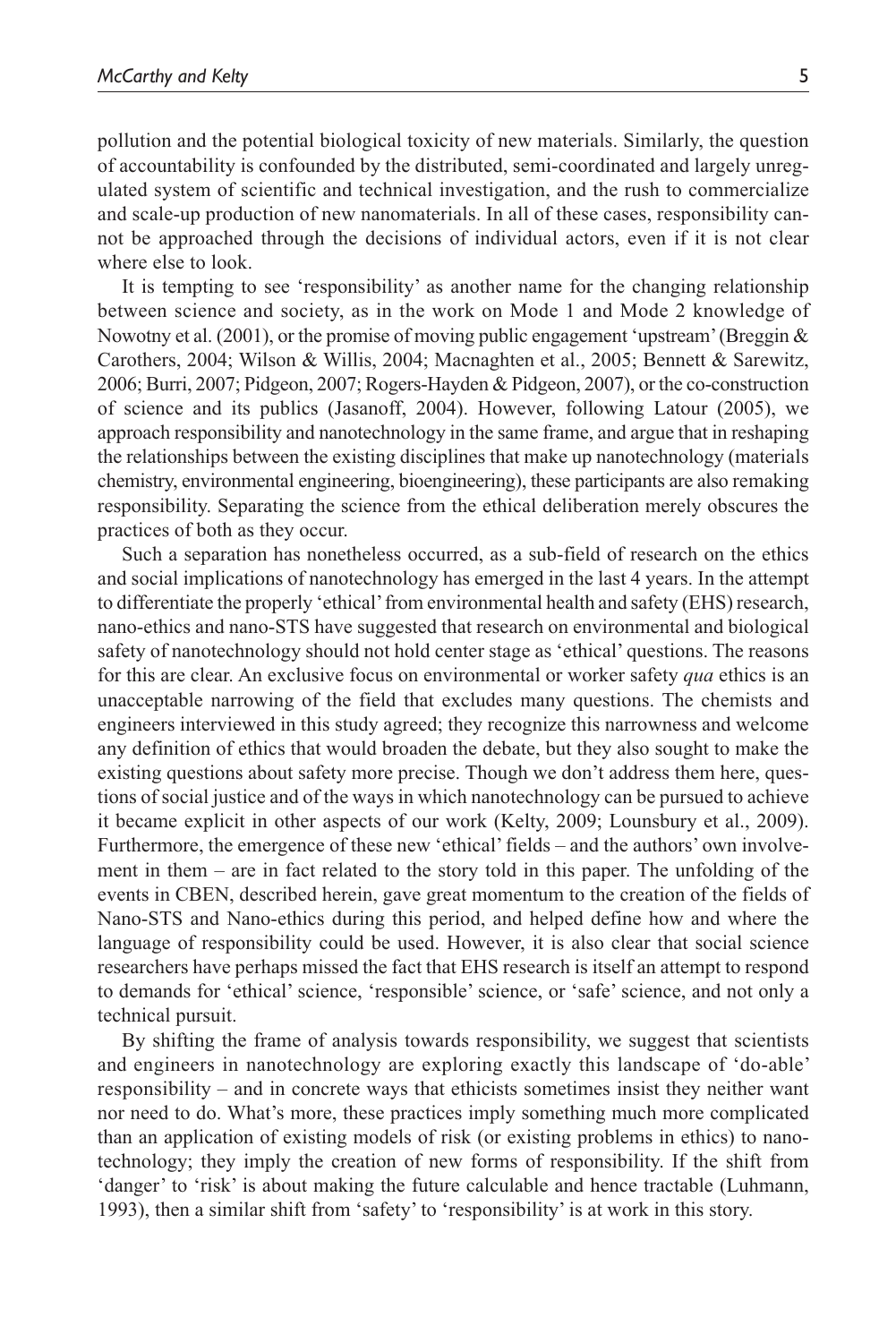## **Figuring out Responsibility**

## *June 2007: A Beer Garden in Zurich*

Vicki Colvin, materials chemist and director of CBEN at Rice University in Houston, and Ken Dawson, a chemist from University College Dublin, are discussing responsibility over drinks. In particular, they are brainstorming about how to bring scientists worldwide together to address urgent research needs for understanding the safety of nanoparticles; it is urgent, both because safety is at stake and because it is clear to these two chemists that hardly anyone else is studying the issue.

Colvin and Dawson are not activists. They are neither exceptionally committed to safety nor trained in fields whose primary research focus is safety. Indeed, the discussion over beer makes it clear that both of them share a sense that they are being asked to do something much greater than simply pursue science where science takes them, but to *become responsible* for where this science is heading.

The pair is in Zurich for a meeting organized by ICON (an offshoot of CBEN) and hosted at the multi-national re-insurance corporation Swiss Re's Global Dialogue Center on the silver western shore of Lake Zurich. The 'Research Needs Assessment Workshop' was designed in order to bring together scientists and 'stakeholders' from multiple scientific fields, corporations, and civil society groups to address the basic research needed to adequately study the environmental and biological effects of nanoparticles. This second workshop focused on mapping the *mechanics* of nano-bio interactions and separately, the role of different biological systems (cellular, tissue, whole organisms, the environment) in such interactions. The first of these workshops was held at the National Institutes of Health (NIH) in Maryland in January 2007 and identified 'classes of nanomaterials with common properties … and potential "hot spots" in their lifecycle' which would be used as a basis for setting the goals of the June workshop.

Dawson and Colvin are idly wondering about setting up a large international Foundation, and they agree that, based on the day's meetings, the amount of work necessary is daunting and, they repeat, urgent. The first day of meeting confirmed just how much remains to be done in order to develop the kinds of models that will, as the ICON website says, 'predict effects – adverse or desirable – of engineered nanoparticles upon interaction with biological systems'. 'Predictive nanotoxicology' is one label being tried for size; 'Quantitative Structure–Function Relationships' is another. At stake is making the study of the biological and environmental characteristics of nanomaterials into a science. For Colvin and Dawson and many others at the workshop, this goal goes beyond a regulatory or 'ethical' need to help society deal with the implications of nanotechnology as it progresses. It encompasses a predictive science working on compelling fundamental issues at the interface of materials chemistry, environmental science, and systems biology. An international Foundation with the right prestige and lots of money might just be able to jump-start the field.

'What about a model like the X-Prize for space tourism?' asks McCarthy (who is attending as an anthropologist and observer). Colvin and Dawson shake their heads: 'It won't work, it encourages competition when what we need is consensus – we need to have scientists working together, scientists around the world working in step, at least for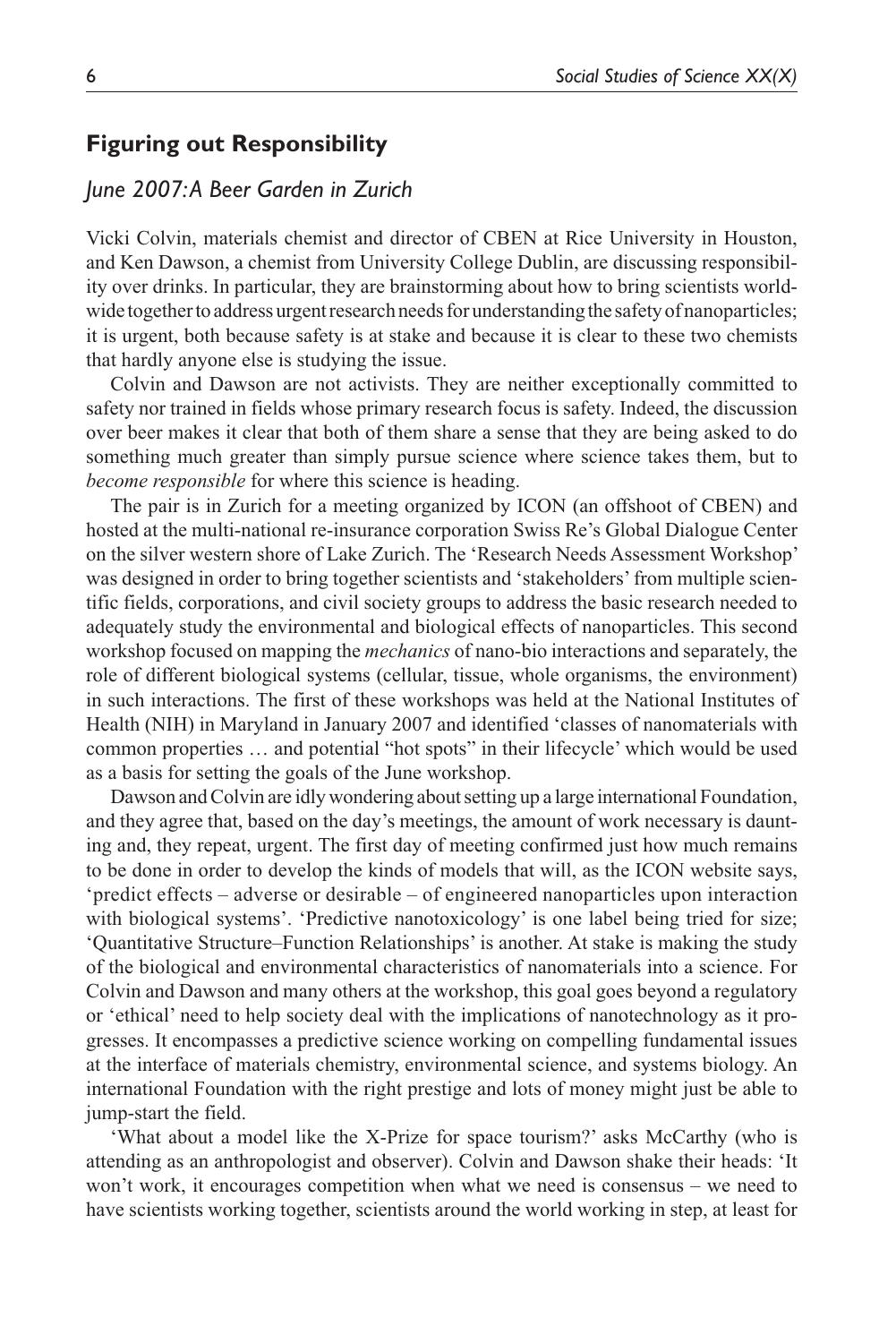a short while', says Colvin. She talks about the need for a fundamental shift in how science happens. She talks about her plans for 'open source nanotechnology' and the idea of radically changing the way technology is developed, innovated, and transferred to the developing world. Similarly, Dawson is also involved with EU-funded and EU-wide, multi-million-Euro collaborations.

Pushing the question further, McCarthy wonders, why such urgency? She asks: 'What is the problem? Is it because there's a need to keep beneficial results in keeping with or ahead of negative results which, if they became dominant, could derail nanotech?' Dawson and Colvin argue that no, there's no agenda. They are not looking to have either positive or negative findings – just findings. Findings provide the warrant for making decisions responsibly; without them responsibility does not function the way it is supposed to.

Dawson talks about the 'the dark days' he experienced recently, upon publishing a paper describing the effects of nanoparticles on amyloid plaques – evidence that nanoparticles can cause protein fibrillation of the kind associated with Alzheimer's and Parkinson's diseases (Linse et al., 2007). He explains that, soon after publication, he received a call from senior officials asking quite seriously whether there was now a need for a moratorium on nanotechnology. He shakes his head. Colvin empathizes and qualifies the feeling better – as if at such moments she feels like she has *more responsibility than she's supposed to have*. Both fall silent.

Colvin is familiar with this sentiment – this strange calling. It is at the heart of the challenges that have faced her institution, CBEN, and the organization that has grown out of it, ICON. Dawson's paper is, in fact, the central biggest event in ICON's 2007 roster: a result of major importance in an important journal in the USA (*Proceedings of the National Academy of Science*) which requires, as ICON sees it, responsible treatment by scientists, the press, civil society, and corporations. It is exactly the kind of event that ICON was established to deal with. Over the last 4 months, ICON had created a 'backgrounder' and a commentary published alongside the paper in *Proceedings of the National Academy of Sciences* (Colvin & Kulinowski, 2007), fielded journalists' queries about the research (forwarded by Dawson to ICON), and strategized about how to get the message out in responsible fashion. It was, according to the director of ICON, Kristen Kulinowski, the first true test of the novel governance structure at ICON as well – meaning that the backgrounder and commentary, while written by Kulinowski and Colvin, was officially endorsed by all the stakeholders in ICON – government, civil society, corporate, and academic. It was a process not without tension, as members attempted to dissent individually, but were ultimately forced either to yield to the governance structure or to leave the organization entirely.

Part of Dawson's concern was local: he talks with great feeling about seeing the connection between these events and Ireland's future, and Ireland's investment and position in technology. Underlying his worry is the reality that explicit scientific findings, no matter how insufficiently mature they are, must be published. Often however, the interpretation of such findings in the public domain can be driven by forces other than scientific concern – bad news without reason, for any advanced economy based on technology. That kind of responsibility seems unjust: to be confronted with a danger so great, a 'knife edge' as Colvin called it, that perhaps nothing should be said at all. What if the publication of this paper led to the collapse of an entire research endeavour – one he has helped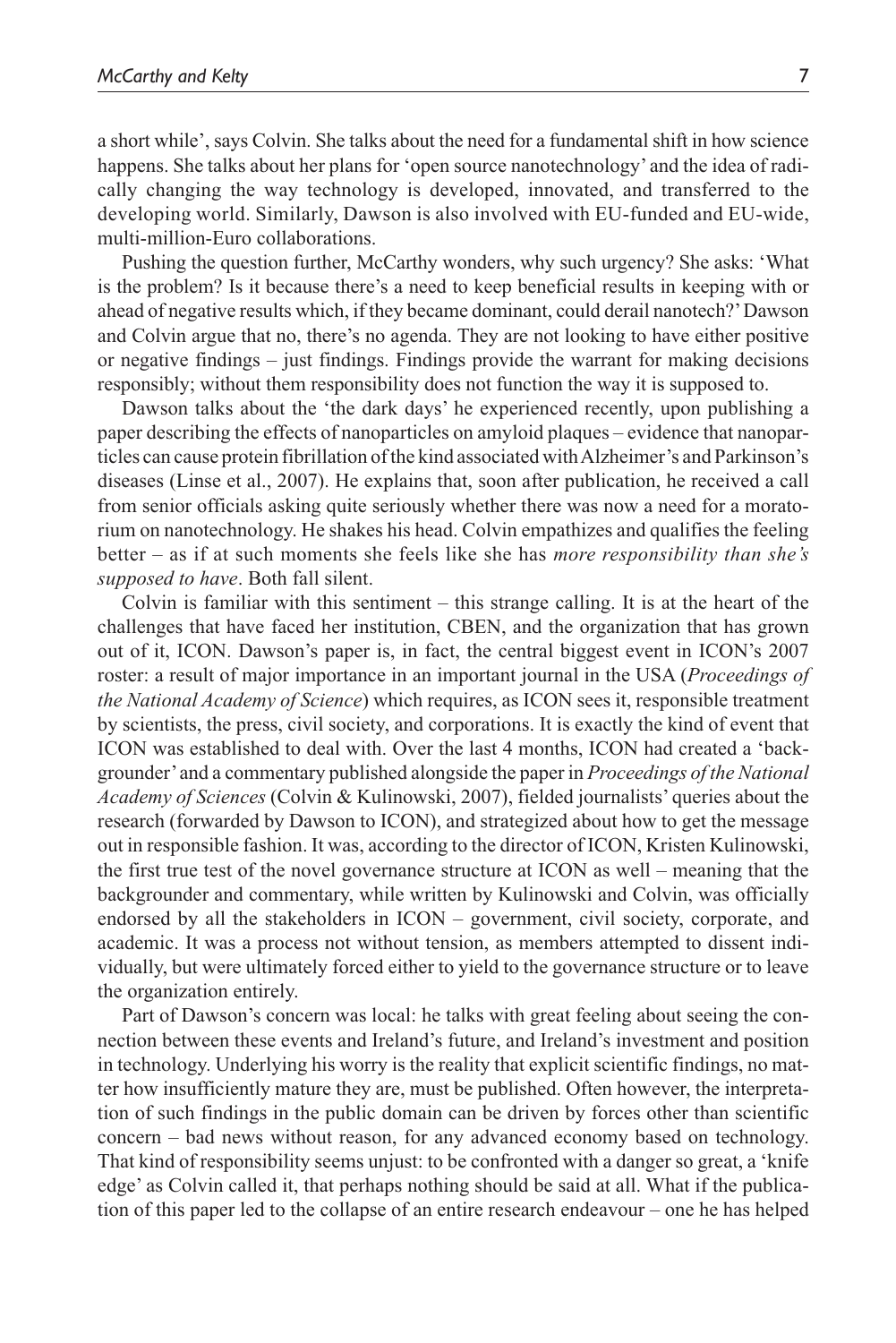to build and benefits from as well? But, says Colvin, if it had been a different man than Dawson, the outcome from the publication of his paper might have been much different, more catastrophic. They discuss the emotion involved in all this. *Dawson wants somebody to take responsibility.* This is partly what the Foundation would do. He insists that there needs to be such an authoritative – responsible – voice. Why don't others – the government, corporations, other scientists – hear the call as clearly as he does? Colvin isn't so sure about his worry. She argues that if risk is communicated the right way people would take it on board. All that's needed are data and clarity to point out why nano brings benefits but that there are risks too – much like the scenario she sees pharmaceutical companies dealing with all the time. She thinks that people are more tolerant of risk than they are given credit for.

Responsibility appears to mean multiple things in this conversation. On the one hand, there is the demand for a responsible approach to understanding nanomaterials, a need for research on the fundamental interactions of nanoparticles and biological systems. On the other hand, Dawson, Colvin, and ICON are seeking new ways to ensure that public reactions to these results are balanced – civil society reactions, corporate reactions, investor reactions, government agency reactions. It is a kind of double bind: pursuing research on the implications of nanoparticles is the responsible thing to do, and yet to report those results without some kind of reliable process for ensuring a balanced reaction and understanding of the public is irresponsible (Fortun  $\&$ Fortun, 2005). Hence Colvin's feeling that she has *more responsibility than she's supposed to have*.

These two forms of implication – the risk of nanotechnology to human and environmental health, and the risk implications research poses to the health and funding of nanotechnology – have been entangled in complicated ways since the founding of CBEN. The June 2007 meeting in Zurich represents a moment of success in making nanotechnology responsible – untangling these different risks, and perhaps moving beyond the language of risk. Even though there is anxiety and worry, even though it isn't clear yet what responsibility is or who should be taking it on, the meeting is the result of a complex, long-term attempt to figure it out. The meeting can be seen as a kind of 'ethical plateau' (Fischer, 2003): a space carved out and created in response to a demand, in which actors from multiple domains meet, a place bounded by the 'horizons of ethical issues posed by the intersection of several technologies, their institutional formattings, and their deployments through markets and other mechanisms' (Fischer, 2003: 146). In this case, the intersection includes: corporate representatives, government agents, university scientists and social scientists, civil society actors, a novel organization (ICON), a set of proposed research questions and some recent scientific papers, including a potential controversy averted and an emerging plan for future research.

What distinguishes these meetings from other discussions of ethics or responsibility, however, is their explicit and *simultaneous* focus on the governance of nanotechnology and fundamental research into nanotechnology. ICON is creating concrete practices, plans, techniques, and governance structures within which the demand for responsibility becomes eminently do-able, and in turn renders the problem into something that that scientists can pursue in labs, funders can fund, corporations can implement, and activists can monitor.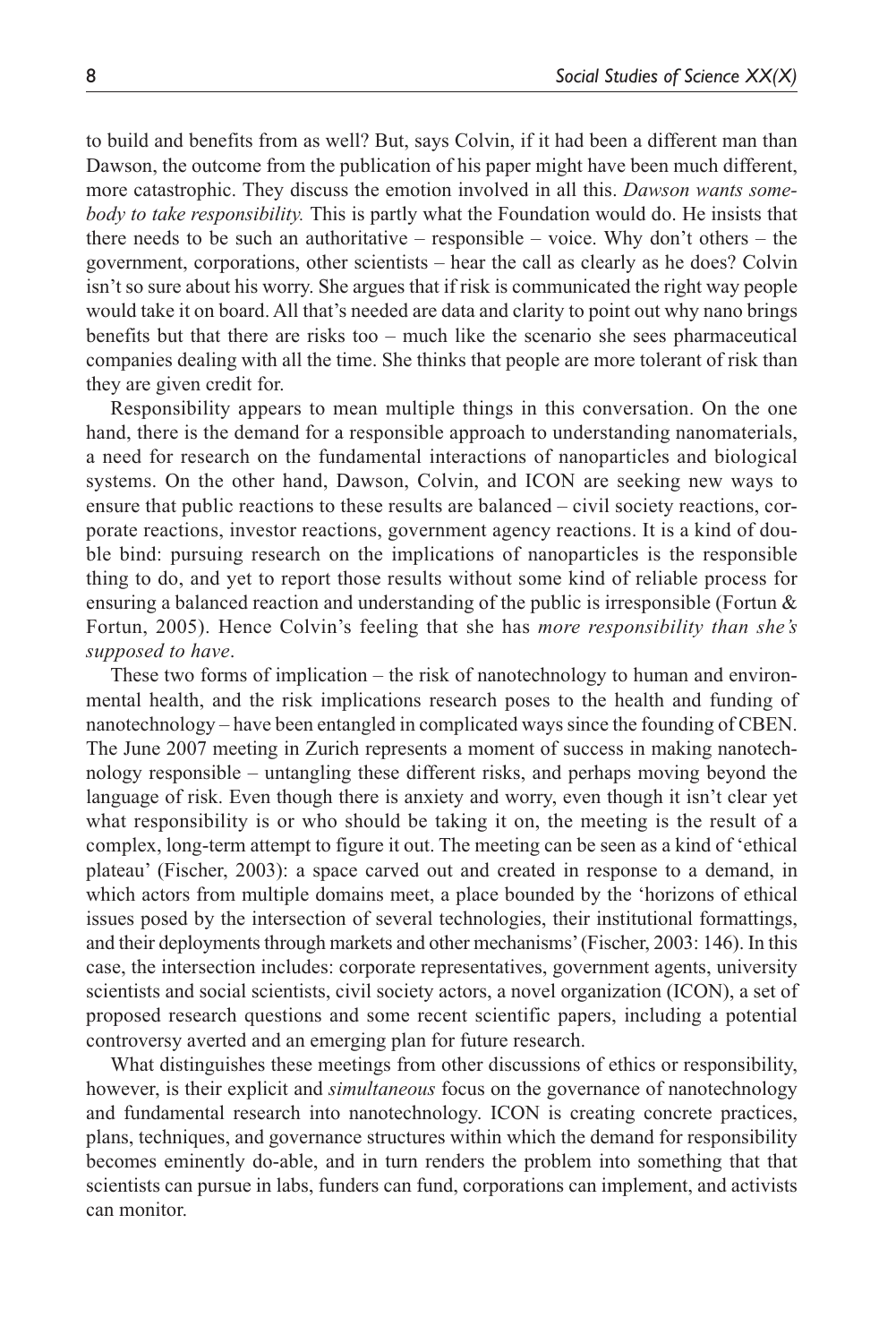Contrast this with the previously dominant stories of responsibility in nanotechnology, starting with K. Eric Drexler and the Foresight Institute, amplified by Bill Joy's 2000 article in *Wired* and Michael Crichton's thriller *Prey* (Joy, 2000; Crichton, 2002; Bennet & Sarewitz, 2006). These visions of nanotechnology include both a utopian component, a novel machine that could molecularly manufacture anything, and a dystopian one, the doomsday scenario of life rendered into 'grey goo' by self-replicating nanobots (Drexler, 1986). But the entirely theoretical character of the utopian claims is mirrored in the fact that of the dystopian ones have never resulted in any practical action of any kind. ICON and CBEN, by contrast are intent on finding a *do-able* responsibility. The 2007 meetings, however, are not the culmination of a vision, but a stage along the way to figuring out responsibility in nanotechnology that had begun much earlier, under different conditions and for very different reasons.

## *A Tiny Just-So Story: Proposing CBEN*

Vicki Colvin didn't want responsibility; what she wanted was a TEM.

The real reason that I went after CBEN and I looked for a Center was because to look at nanoscale objects I needed a transmission electron microscope. And I needed it to work. It was the most important piece of equipment for all of my research and the one at Rice was broken and nobody knew how to use it. So I was flying to Berkeley or Tennessee and I was very frustrated that we didn't have infrastructure on campus for nanotechnology. So I went to the Deans and I whined and I complained and they said, well, raise money. So I went to my National Science Foundation program managers and they said we can't give you money to do that. The only way you can really get money to build infrastructure is to get a Center grant because then you can set money aside to pay for people to run the instrument. (Vicki Colvin Interview #1, hereafter VC#1; all interviews are listed in the Appendix)

Colvin had been recruited to Rice University in Houston, Texas, as part of its growth in nanotechnology that began in the late 1980s, but accelerated considerably with the Nobel Prize awarded to Richard Smalley (together with Robert Curl and Harold Kroto). Rice has never been a large school (about 4000 students and 700 faculty); a school the size of a liberal arts college, but conducting research competitive with much larger schools. In part because of its small size, the research infrastructure was fairly hierarchically controlled. For instance, there was an Atomic Force Microscope in Richard Smalley's lab, but as Colvin pointed out: 'his rules were I could use it between the hours of 2am and 6am, so I would come in with my students at 2am, the junior faculty we're really kinda under his foot'. Colvin's research area was materials chemistry and optics of materials; for this she needed a TEM, but to get a TEM she needed a Center – but what kind of Center?

Colvin began to participate in the National Science Foundation (NSF)'s Center activities, meeting program managers, doing material science and engineering Center reviews, getting involved with a Science and Technology Center review panel, and generally gathering experience and data on Centers. So when the NSF announced in 2000 it would fund six new Centers in nanotechnology, Colvin saw her opportunity: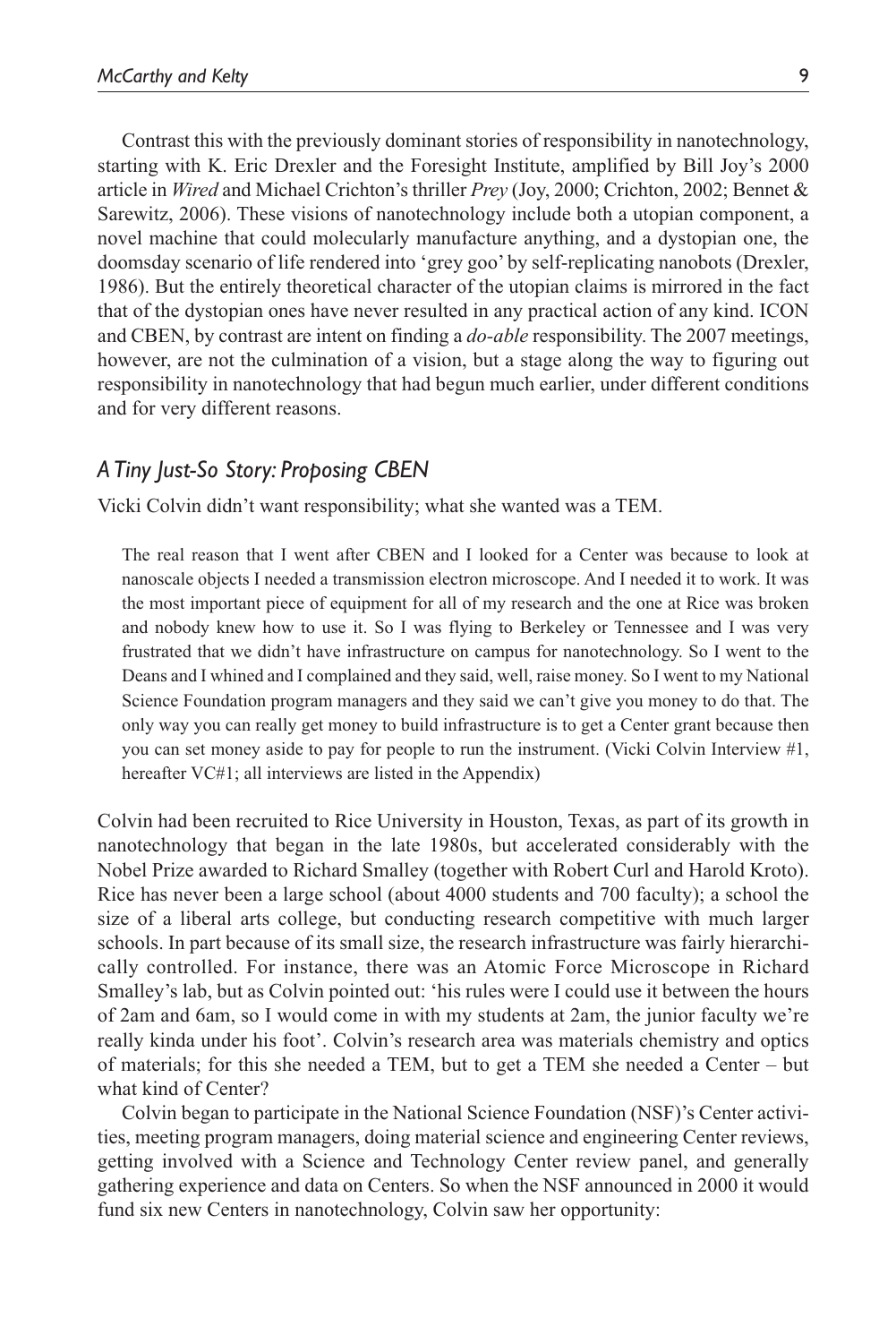- VC: … and I'm like okay, this is a dream for Rice because it's got Rick [laughs]
- CK: it's got Neal Lane [former head of the NSF and Science Advisor to Clinton]
- VC: it's got Neal Lane. We got stuff going on. It will just be a straight shot if … I know how to package it. So I went to Rick and the big issue was: what it would focus on .... At Rice we tend to think we're the leaders and we're really not the leaders in nanotechnology. I knew what we were good at. I knew we had Rick, he's very vocal, very visible but I knew that we couldn't compete with Berkeley or Columbia or Cornell particularly in the area of electronics .... So I literally didn't know what to make it about, but I sat down and got out *US News and World Report* and I looked at the rankings of all of our departments and I realized that biological and environmental engineering were among the top-ranked Departments in our campus. (VC#1)

Colvin's focus on these two disciplines, bioengineering and environmental engineering, emerged strategically – she knew who not to compete with, and she knew the NSF would demand that the proposal make the best and most creative use of existing expertise. Hence, the big science focus on molecular electronics and carbon nanotubes was out, even though the Patron Saint of the Center would be the Nobel-winning co-discoverer of  $C_{\alpha}$ .

[Our research group] already had collaborations with environmental engineering through Rice, through Mark [Wiesner] and I also knew Jennifer West pretty well in Bio-Engineering and I knew they were early but I figured it would be different so I literally did BioE and environmental for that, it was very strategic, just decided we could, we would look different than everybody else who was going to do molecular electronics. And I had to fight with Rick on this. Rick wanted it to be physics. He wanted to do devices, but I convinced him that we had early advantage in this area and that was actually really due to Jennifer's work more than Mark's. He [Smalley] really never liked the environmental stuff from the get-go. (VC#1)

Mark Wiesner was in Civil and Environmental Engineering, and he had not come to Rice as a nanotechnologist. His career began in the relatively unglamorous field of membrane science (Van Lente & Rip, 1998). Wiesner had been dragged into nanotechnology by chemist Andrew Barron, who was at the time (the late 1990s) interested in writing a grant proposal to the EPA's 'green chemistry' program. But Barron needed someone who knew something about the 'green' part, and turned to Wiesner for help. According to Wiesner he was immediately intrigued:

[Environmental Engineering] had tackled water and it sort of tackled air, and then variations of like, groundwater, hazardous waste. And, most of these things were things that had to do with problems we created along the way, but I got really interested in the idea that, as we make products, the materials involved to make those products, what's the origins of those materials, how do they get used and how do they get disposed of, and can we think this through from the beginning in way that will minimize future environmental problems of the variety that environmental engineers up to now had spent all their time cleaning up after?' (Mark Wiesner, Interview #1, hereafter MW#1)

Baron and Wiesner collaborated on the creation of a new class of membranes made from alumoxanes and ferromoxanes – materials made from aluminum and iron respectively,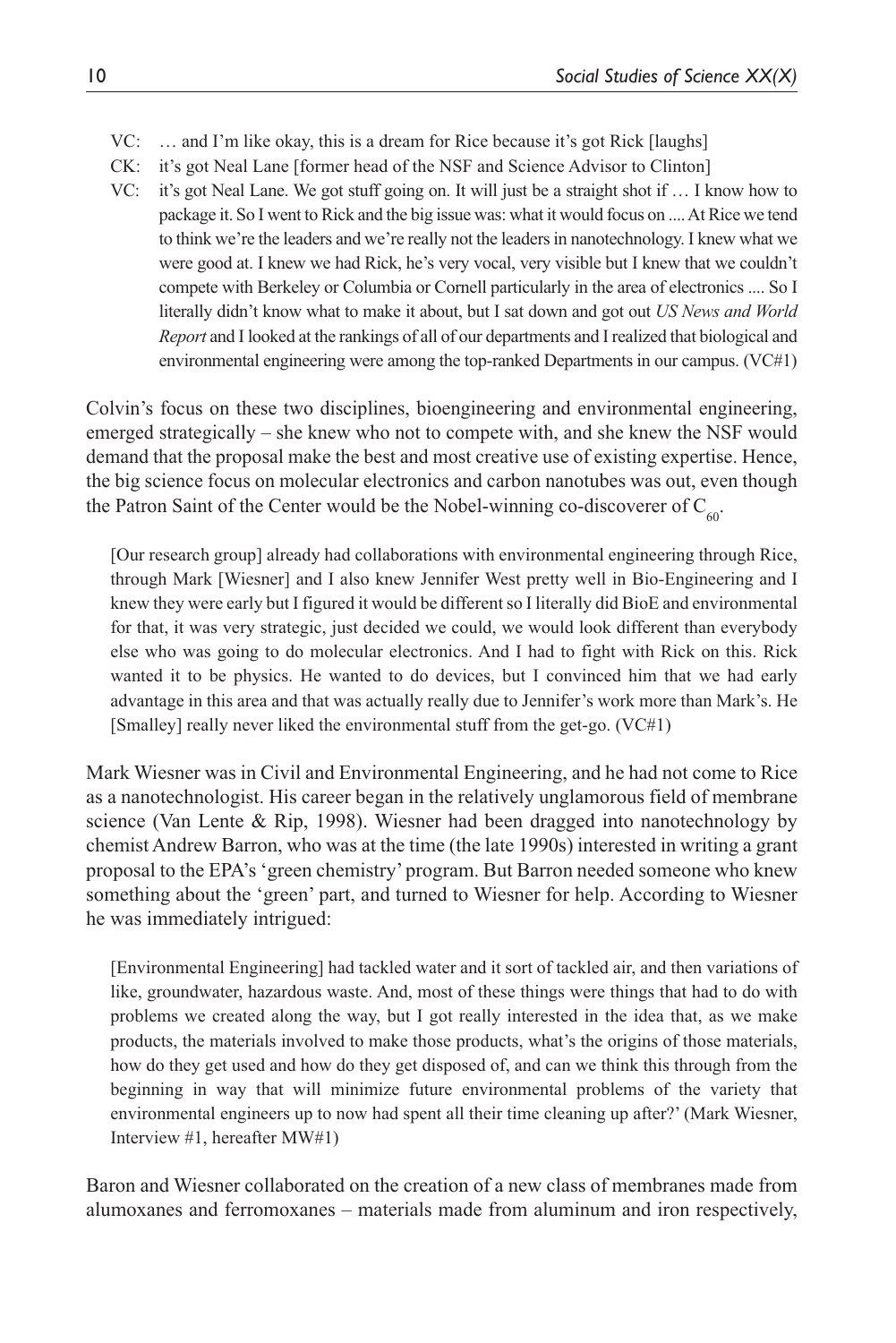and particularly well-suited to filtering water. With Barron's expertise in the chemistry of these two substances, and Wiesner's in making and testing membranes, the two were able to create membranes 'from the bottom up' – meaning that they could use the techniques of chemistry and chemical engineering to produce a membrane, rather than taking an existing substance and taking it apart or processing it into a filter (Bailey et al., 2000; Cortalezzi et al., 2003). The ability to finely control the creation of the tools for cleaning water (or more generally, any process of filtration) led Wiesner to think of this as 'paradigm shifting work' – away from remediation and towards engineering of environmentally clean and safe processes and materials.

I wanted to take my research group in that direction. Andy and I were continuing to collaborate. And then one day at a cocktail party, Vicki Colvin and I started talking and she said,

Well, there's an NSF program in nanotechnology and I'm going to submit a proposal on it, and you know, looking around the website, you look like the only environmental person that makes sense in terms of, you know, that has this orientation. Do you want to work together on this? (MW#1)

Together Wiesner and Colvin began work on the proposal, along with bio-engineer Jennifer West, whose work in the area of biomaterials and tissue engineering intersected with Colvin's work through the object of the gold nanoshell. Gold nanoshells were nanomaterials with 'tunable' optical properties (that is, the thickness of the shell determines the wavelengths of light absorbed or reflected) that West was investigating for potential applications to cancer therapy. As they began to plan a strategy for the Center proposal, the input of both West and Wiesner raised the issue of studying the environmental and biological impacts of materials for the first time.

It was at those meetings that Mark started to talk about environmental impact … I think I remember exactly the time because Jennifer was talking about her materials going into the body and about FDA [Food and Drug Administration] issues of whether it was a device or a drug and that they would have to do a lot of toxicity studies and then Mark was saying, you know, that's going to be an issue too and, so it was really the bio-engineers seeing FDA regulation as an issue for them and Mark echoing that from an environmental engineering perspective … both of these technology areas were going to be limited by potential risks and there was no reason to think we weren't behind that. And Rick rarely came to these meetings. (VC#1)

As the Center proposal took shape, it slowly became clear that it would include not only a substantive focus on bio-engineering and environmental engineering applications of nanotechnology (for example, membranes and nanoshells), but also a component devoted to studying toxicity, environmental effects, and 'implications' more broadly.

It was not obvious, however, that such research would be part of the *core fundamental research*. According to Colvin especially, it was 'just obvious' that the Center would look at biological and environmental impact issues 'early, because it was going to affect our commercialization trajectories'. In the early stages of composing the proposal, however, Wiesner considered the most important meaning of biological and environmental nanotechnology to be fundamental research into the environmental and biological properties,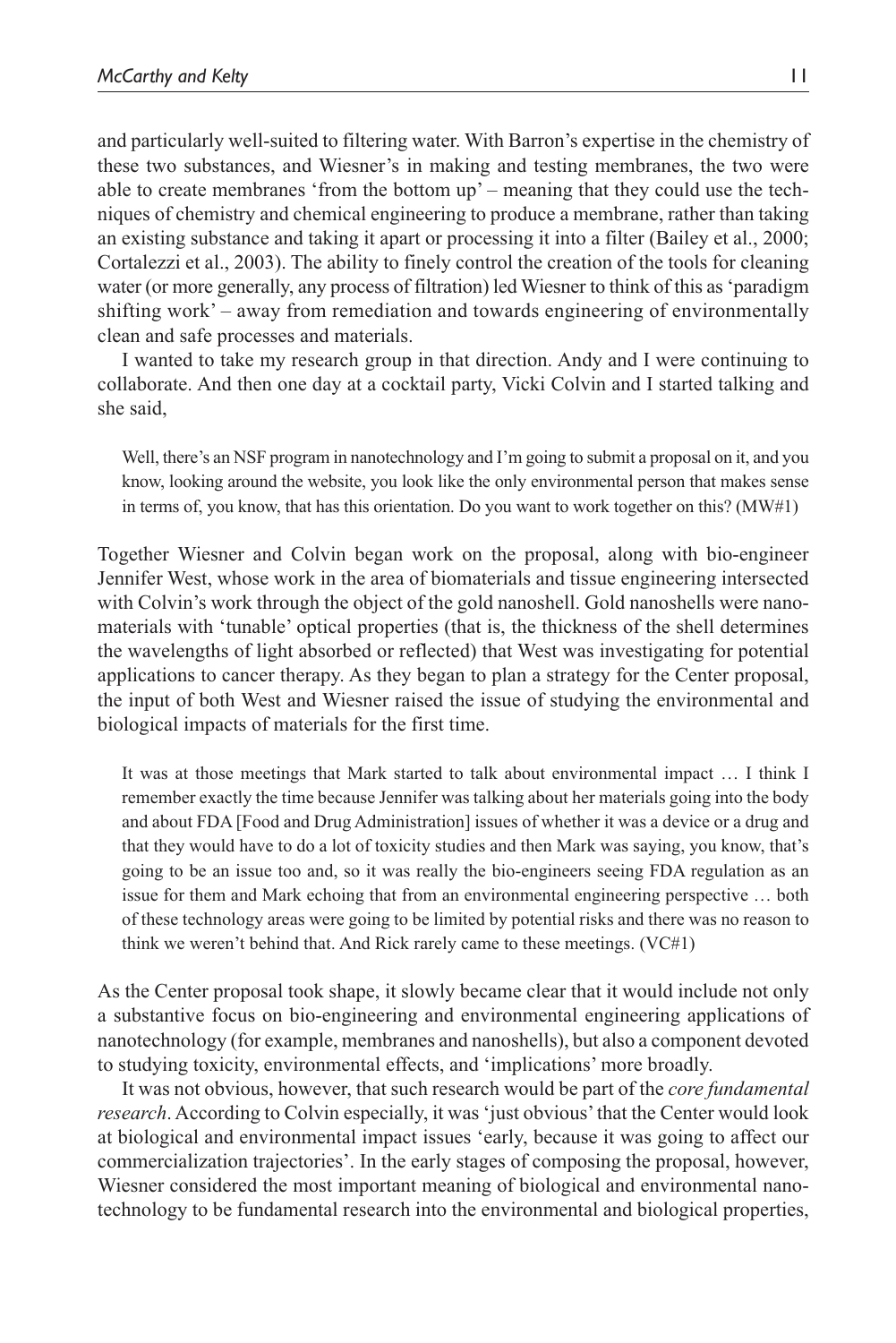toxicity and exposure profiles of nanomaterials. Such research should not simply be conceived of as applications to existing problems. Colvin, Smalley, Wiesner and Jennifer West all came to the proposal with different questions and definitions of 'basic' science.

Rick Smalley's main interest was to exploit the novelty of including biology and environment within the domain of what he conceived of as primarily a chemistry and chemical engineering Center – hence the need in the proposal for a '35,000 foot' overview of the 'wet–dry interface' replete with an image of a flag planted symbolically at the border between wet and dry ('we must have drawn that flag a thousand times', said Colvin, emphasizing how important Smalley found this conceptualization). The focus, however, was strictly on novel engineering applications of new nanomaterials.

Meanwhile Wiesner recalled it being very difficult to include the 'implications piece' in the core of the proposal over the 'applications' of nanotechnology to environment and biology:

Vicki's original idea was that she wanted me to group together people that were going to do technologies [for biology and the environment], where we would be using nanotechnology for good, [laughter] and every time I'd write the evil part [laughter], and it would keep getting kicked back, they would say, well we didn't have enough room, let's cross that out. And it was really difficult to keep it in [the proposal]. (MW#1)

Wiesner eventually triumphed in terms of including the 'evil' implications of nanotechnology for biology and the environment only because he understood the stakes: he had already pursued research on applications, such as using nanomaterial membranes for environmentally beneficial purposes. But for Wiesner, it was a principled stand to include research on the safety of nanomaterials, born of long experience as an environmental engineer devoted to creating safer processes and products.

Colvin, finally, was far more interested in strategy and *realpolitik:* the rules of the proposal form demanded the identification of strategies for achieving milestones and avoiding roadblocks, and so the issue of applications versus implications entered into the proposal through that channel:

I had to have a three-plane diagram, a commercialization plan to deal with roadblock issues and a roadblock was going to be public acceptance of technology, a road block was going to be the regulatory process so I had to address roadblocks in the planning of the Center, so I used [implications] that way – to fit with the strategic plan … you know, talk about what the limits and barriers are and how you're going to address [them], you know, Section 8, strategic plan, 10-pages, so I was ...

- CK: [so you were] forced to imagine potential scenarios of roadblocks just to get [through the application?]
- VC: Yeah … that was coming out in what NSF was asking us to do and so the impact stuff of Mark's was just fitting because we needed it, but really it had legs in both areas of the Center because the bio-engineers were concerned about clearance of particles from a body, toxicity … and so the bio-engineer is like 'well of course we're going to do clearance studies and toxicology, because we're bio-engineers, you know, what do you mean you environmental engineers don't do that?' And it was a weird kind of disconnect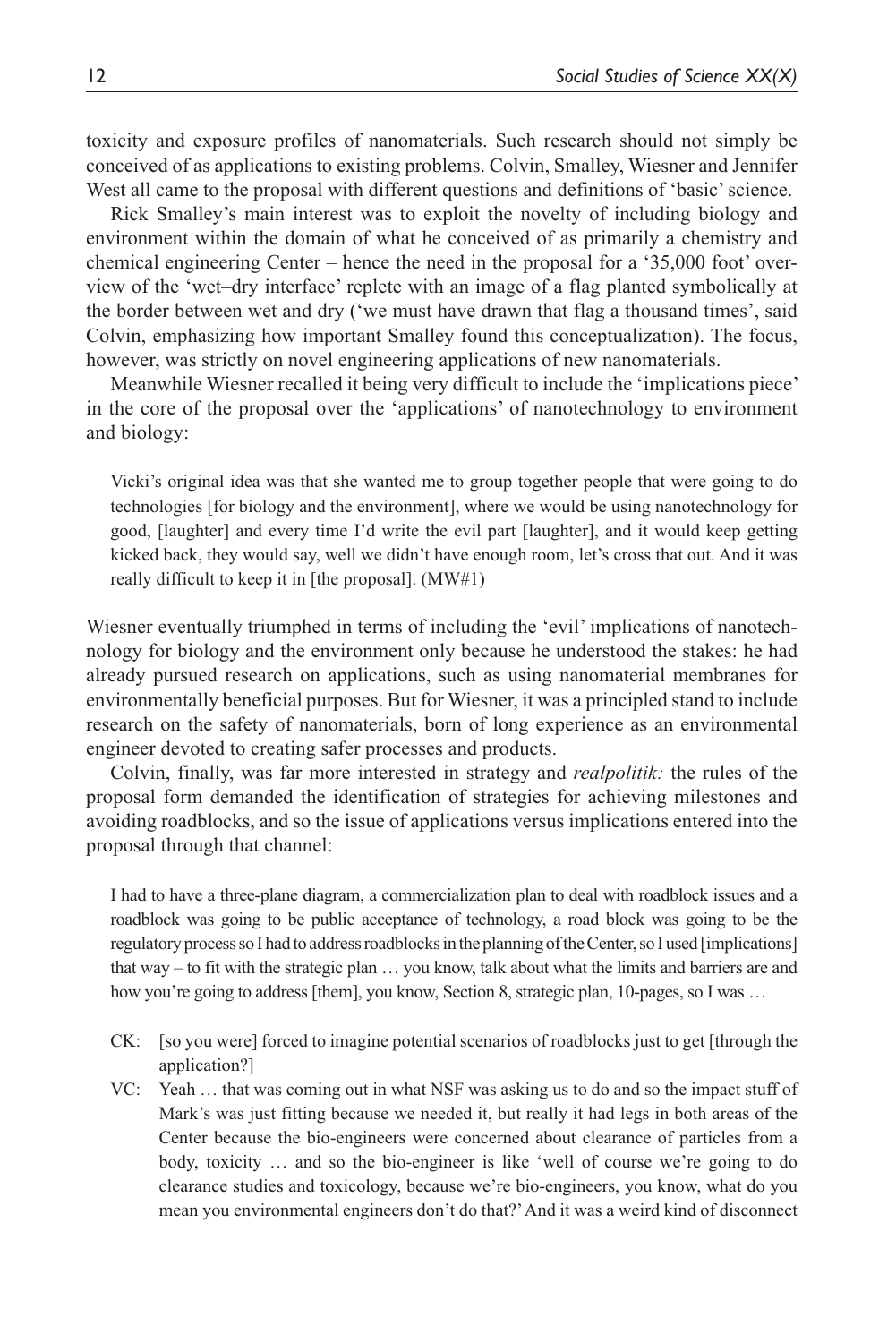and again it was this sense of, yeah it's obvious of course we're going to do that, which was more a bioengineering perspective so I think Jennifer [West] was a little bit quizzical about why it would be in its own project area and not just distributed. (VC#1)

Jennifer West was quizzical because Wiesner was attempting to fit 'implications' into the core of the research proposal – to make it *experimental* – as a form of fundamental research, and not only as a follow-on – a *test* – that would address road-blocks.

When the proposal was finally submitted, the responses from the reviewers were predictably polarized. For Colvin, this was surprising, and a bit confusing. She suggests one reason might be that Wiesner had written the implications part too strongly, perhaps emphasizing too much that 'we're going to go out and make really sure this stuff doesn't kill us all, you know  $\ldots$  ' even though the positive reviews had clearly recognized the value and novelty of the idea.

CK: and the negative ones, did they, did they explicitly say you shouldn't do this because it's a threat to … ?

VC: nooo, of course not, no

CK: But was that between the lines do you think?

VC: it was a little bit between the lines. It was more that you shouldn't do this because there is no scientific content.

CK: I see …

VC: They would use different rules, or say: that there's nothing new about [this], of course we're going to do this. Why are you calling it out? Of course anybody's going to do this. It's kind of like, well, of course you're going to have to raise money to start a company. Why are you calling it out? It's a natural part of your path. It was more like it was [pause] they did not see it as an endeavor of its own, you do it at the end of the time. Downstream you run a toxicology test. Why is this science, right? (VC#1)

For Wiesner, the 'implications' piece was something that had historically become necessary – it was no longer acceptable to wait and see, to do the research at the end of the 'real' investigation – the 'implications piece' was also the scientific content of the research, not just a roadblock to be dealt with. For Wiesner, research into the toxicity and exposure profiles of, for instance, carbon nanotubes is fundamental research, full stop. As he puts it: 'because it's so new, you can sneeze on this stuff and find out something interesting (MW#2)'. The nature of that 'something interesting' is precisely at the heart of the tension. For materials chemists, the question of what a carbon nanotube does when it is dumped in a river, or when it approaches a cell membrane, seemingly has nothing to do with the characterization of nanotubes as such. For the materials chemist, one must answer the key questions about the particle itself, before asking about its relations. For the environmental engineer, on the other hand, the particle is only as good as its relations with a body or an environment. Understanding what new kinds of materials *do* when they see cells or are dumped in water is what makes them interesting – both for what they say about potential harm, and for what that proves about potential applications. Thus it is not a question of doing basic science followed by 'impact' studies that make clear what the potential risks are – for Wiesner, such research is prior to any positive or negative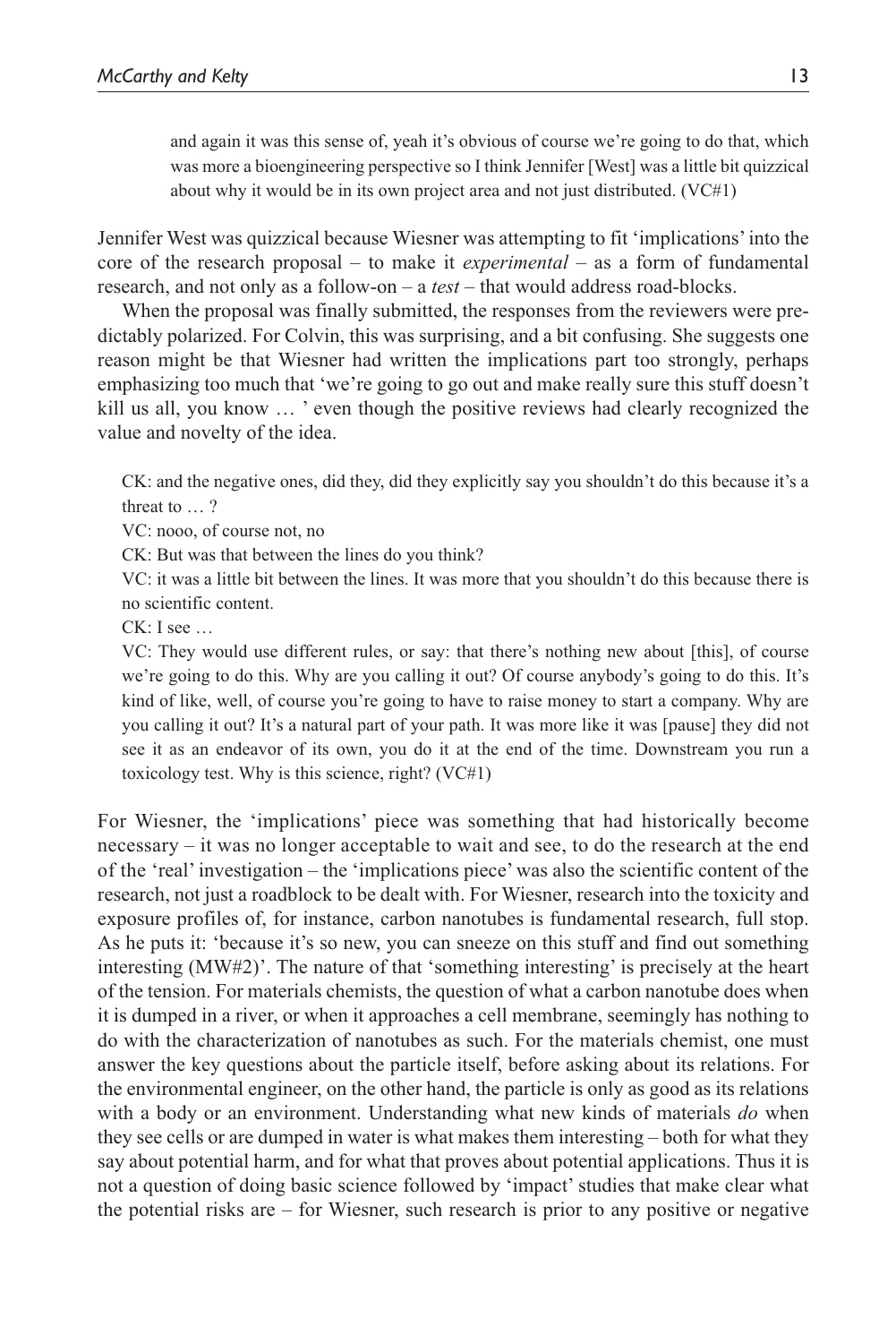impact. Indeed it demands the most positive aspect possible, and the avoidance of making anything dangerous at all.<sup>1</sup>

For some reviewers, that message was clear, and according to Wiesner, it was one of the key reasons the proposal was eventually funded. But for other proposal reviewers, there was no such science here. Indeed, as Colvin repeated, they kept asking 'Why are you calling this out?' as if such studies were in fact already a routine and unexceptional part of scientific research – only downstream, after the action is over. According to Colvin, it was the idea that what CBEN was proposing to do was 'not scientific' that caused them to dig their heels in: 'those paper reviews saying don't do this, don't do this; or, it's not interesting. It was that "don't do this", it was "it's not interesting" [that convinced us to push it]. No it *is* interesting' (VC#1).

In the end, whether the idea was innovative or not was perhaps less important than Colvin's strategic instincts about the Center program generally:

A hundred proposals came in. They got it down to 23 for the final proposals. Then they whittled it down to 12 to go to NSF … then in 2001 we went on reverse site in May and presented to a panel and I, I must admit, I pat myself on the back. I was totally right: There were 12 proposals, 10 on molecular electronics. I knew when we showed up that we were funded. (VC#1)

In the end, CBEN didn't pay for Colvin's TEM (though she did get one); what it did produce was arguably far more significant: the transformation of the meaning of nanotechnology generally, and materials chemistry of nanoparticles more specifically. It meant the beginning of an experiment in dealing with issues far beyond the planned scope of the proposal, up to and including testimony before the US Congress.

## **Getting to Yuck: CBEN's First Three Years**

The 2000 founding of the National Nanotechnology Initiative and the funding of the NSF Centers meant that for the first time in nanotechnology's history there were now legitimate places for journalists, academics, and the public to turn for information about the subject – places replete with University credentials and the imprimatur of the US government. Of the 14 Centers funded in 2001–02 by the NSF, only CBEN had anything remotely like a focus on human health, environmental issues, or social implications. Only CBEN seemed to have anything to say about nanobots, smart-dust, and gray goo. As a result, CBEN found itself squarely at the center of a much more public discussion than the principals could ever have imagined.

Rather than turn away from that attention, CBEN members embraced it. Colvin, Wiesner, and the new executive director Kristen Kulinowski all began to speak widely and confidently about the need for the kind of research CBEN proposed to do – always in terms of creating a 'responsible' nanotechnology that would allow the benefits to accrue without the disasters imagined by critics. In 2001, just as the Center was 'standing up', Mark Wiesner convened a high-profile, international meeting on the environmental impacts of nanotechnology. There he raised a series of comparative cases – asbestos, DDT, and Freon – as ways of understanding potential pathways for industrial development and its environmental consequences.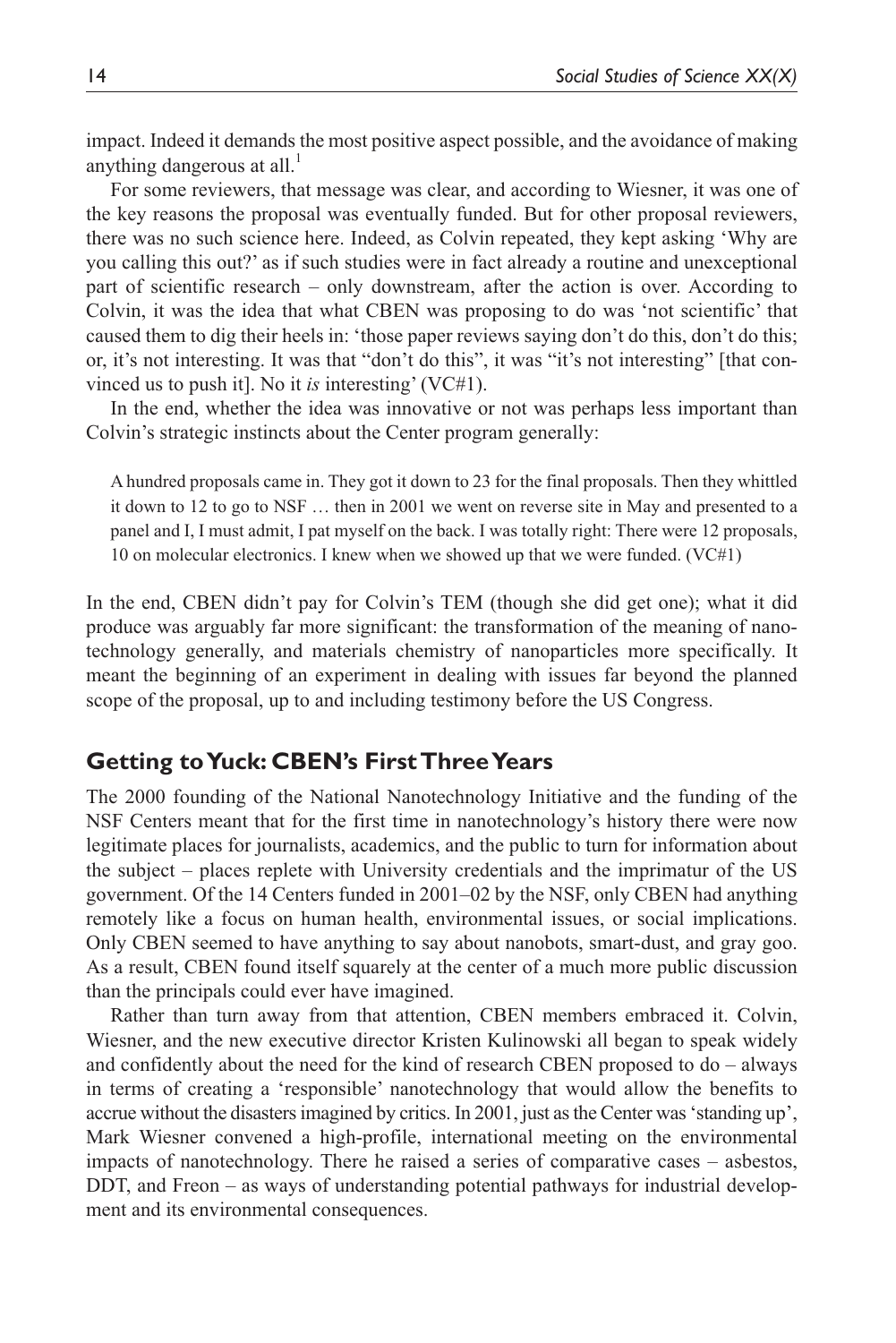In December 2001 when we had the event, this was, you know all of the planets were aligned and this was really the first time, I believe, that anyone had articulated publicly the issue of not only how can you use nanotechnologies to do good things for the environment, but also what are the implications of these nanomaterials for the environment? (MW#1)

It was at this meeting that Wiesner and others raised the question of how to study the toxicity and environmental effects of nanoparticles, and whether they might have novel (environmental and biological) properties that no one had yet researched. At the same time, there was growing attention to this issue from a range of non-governmental organizations (NGOs) and civil society actors – most centrally the Action Group on Erosion, Technology, and Concentration (ETC). ETC had begun to release a series of papers and documents about nanotechnology, some of which raised strong concerns about its safety and regulation, and some of which quoted Mark Wiesner. A *New York Times* opinion piece that appeared on 19 August 2002, and which examined the increasingly vocal activities of the ETC Group, stated:

ETC asserts that research suggests that the characteristics that make carbon nanotubes and similar nanoscale particles attractive candidates for carrying drugs into the brain could also allow such particles to transport toxins. It quotes Dr Mark Wiesner, a Rice Professor, as warning that Nanotubes, because of their needle like shape, could become 'the next asbestos' .... ETC's critics say the group has taken the concerns of Dr. Wiesner out of context. (Feder, 2002)

At the same time, Colvin and Kulinowski were developing a narrative about the research at the Center and its broader as well as scientific relevance, not only scientifically, but broadly. They began to speak widely and publicly about the issues the Center had been founded to address. Kulinowski wrote:

By early 2003, after 18 months of operation, Center leaders had met with more than thirty companies and given over two dozen public talks about nanotechnology environment, health and safety. The message was always the same: nanotechnology has enormous potential to improve our lives but the risks of engineered nanoparticles must be explored in conjunction with the technology's development. (Kulinowski, 2007)

The message that Kulinowski developed would come to be known quite widely as the 'Wow to yuck?' trajectory (Kulinowski, 2004), and was developed very much in the context of the first public debates about nanotechnology in the US. Initially, the 'Wow to yuck?' trajectory was meant as a question – Will nanotechnology follow the same path as other technologies that have started out with a 'wow' and turned south when people realized the 'yuck' factor? Many people, however, read it as a prediction that nanotechnology would follow this path: they left out the question mark, according to Colvin  $(Rip, 2006: 350-51).<sup>2</sup>$ 

The story was charming, and focused attention not so much on the implications of nanotechnology to biology and environment but on the 'implications of the implications': the idea that if we do not study the environmental and health risks of nanomaterials, the 'public' may lose trust, backlash may ensue, and in the ubiquitous example used in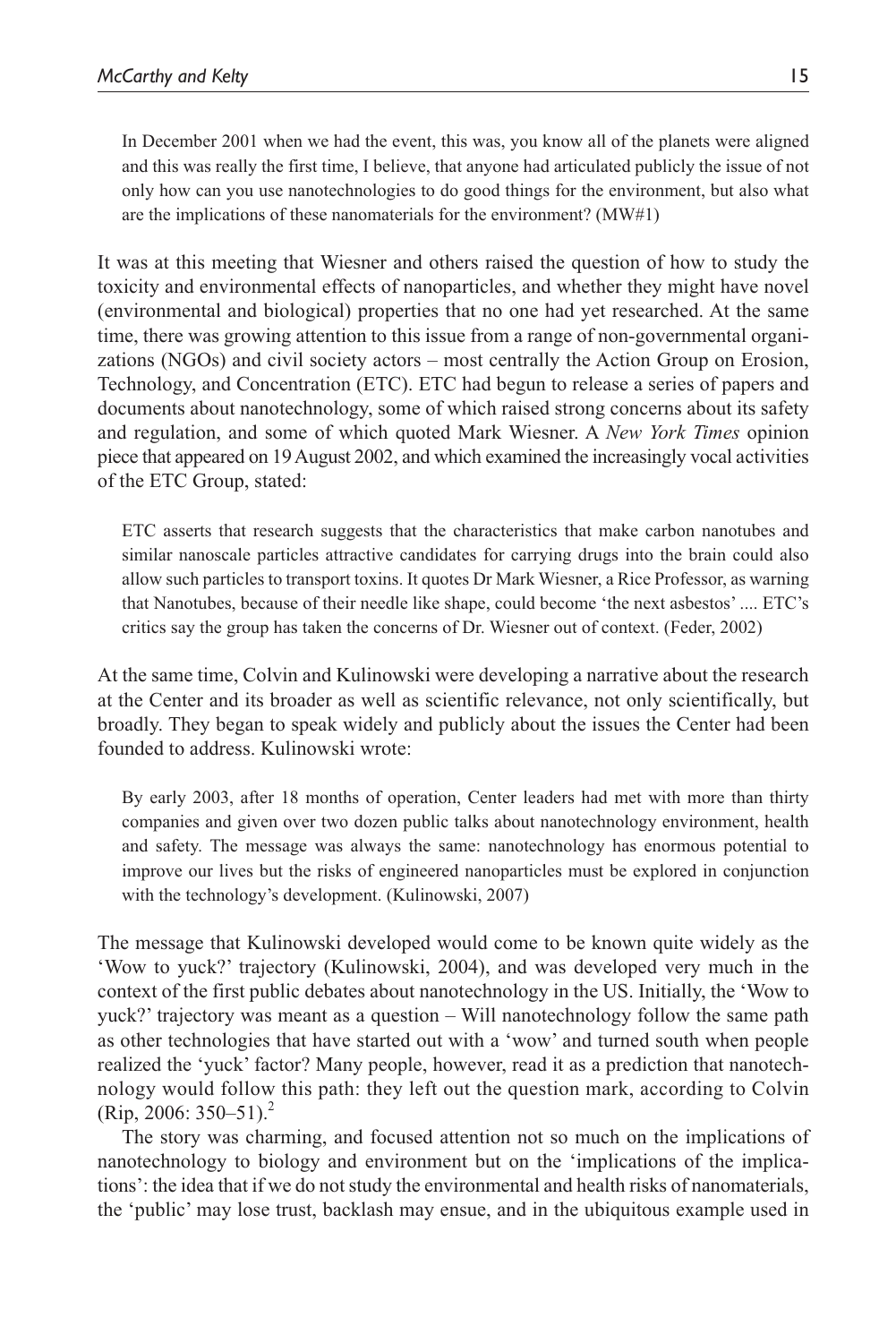every case, supposedly go the way of genetically modified organisms (GMOs). This concern was most loudly voiced by corporations, such as Swiss Re, that had invested in GMOs (or insured such investments) and seen public politics and the resulting European Regulation adversely affect those investments.

The enormous amount of attention focused on the Center came in part as a surprise: scientists and engineers no doubt expect attention, but usually for the research they have already embarked upon, and not for the research they have yet to even begin. The 'Wow to yuck?' story revealed some of the confusion that was confronting CBEN early on: even as Colvin and Kulinowski traveled the world urging everyone to put resources and attention into studying the implications of nanotechnology in order to avoid a public backlash, their fellow scientists were begging them to *just shut up* about it in order to prevent such a backlash. As the message grew louder, the story more polished, and the venues more prestigious (culminating with Colvin's testimony before Congress in 2003 [Colvin, 2003]), the concern of fellow scientists grew more intense. Chief among them was Colvin's senior colleague Smalley, of whom she said: 'I'll never forget his words, he said, "You're throwing gasoline on the fire. *Just stop talking about it*"' (VC#1).

The attacks on Colvin and Wiesner came from multiple directions – from Smalley principally, from the university administration, from senior colleagues in the field, and even from their own NSF program manager, Mike Roco, who also asked them to stop talking about it in late 2002 and early 2003. Colvin began to blame Wiesner for accentuating the message, and for not presenting it in a politically balanced way. Wiesner also was subject to censure from the university and the NSF, culminating with, according to him, a request from Colvin to 'move into the background' and no longer emphasize the Center's work on the biological and environmental implications of nanomaterials. While Wiesner's work was never halted or questioned, his understanding of his embattled situation fueled his desire to focus on the implications. Perhaps most ironically, it was Colvin and not Wiesner who eventually turned her research most immediately to the toxicological questions around nanomaterials, in part because the heated debates were conducted in the absence of any real scientific data to argue about.

The culmination of this early period was Colvin's April 2003 testimony to the House Committee on Science and Technology about the 'Nanotechnology Research and Development Act of 2003' (Colvin, 2003). The testimony rehearsed the 'Wow to yuck?' question again, but it also made clear that the real risks of nanotechnology were not just that they might potentially harm biology or the environment, but that the fear generated by a poorly informed public could 'turn the dream of a trillion dollar industry into the nightmare of public backlash'. And this was precisely what her scientific colleagues were *accusing her of doing.* The testimony clearly identifies 'public backlash' as the central danger and the reason why CBEN pursues the research it does – in order to prevent such a thing. But 'public backlash' was clearly never part of the CBEN proposal or the research it funded. 'Public backlash', however, was what Colvin used to resist her critics' onslaught: implicit in the message is that public backlash comes from irresponsible development of science, and that failing to study the impacts of materials is part of that irresponsibility. Greater in risk than a cut in funding due to fear would be the destruction of an industry that did not adequately prepare for the risks it created – and this *requires responsibility* in science, in corporations, in government, in the media, and so on*.*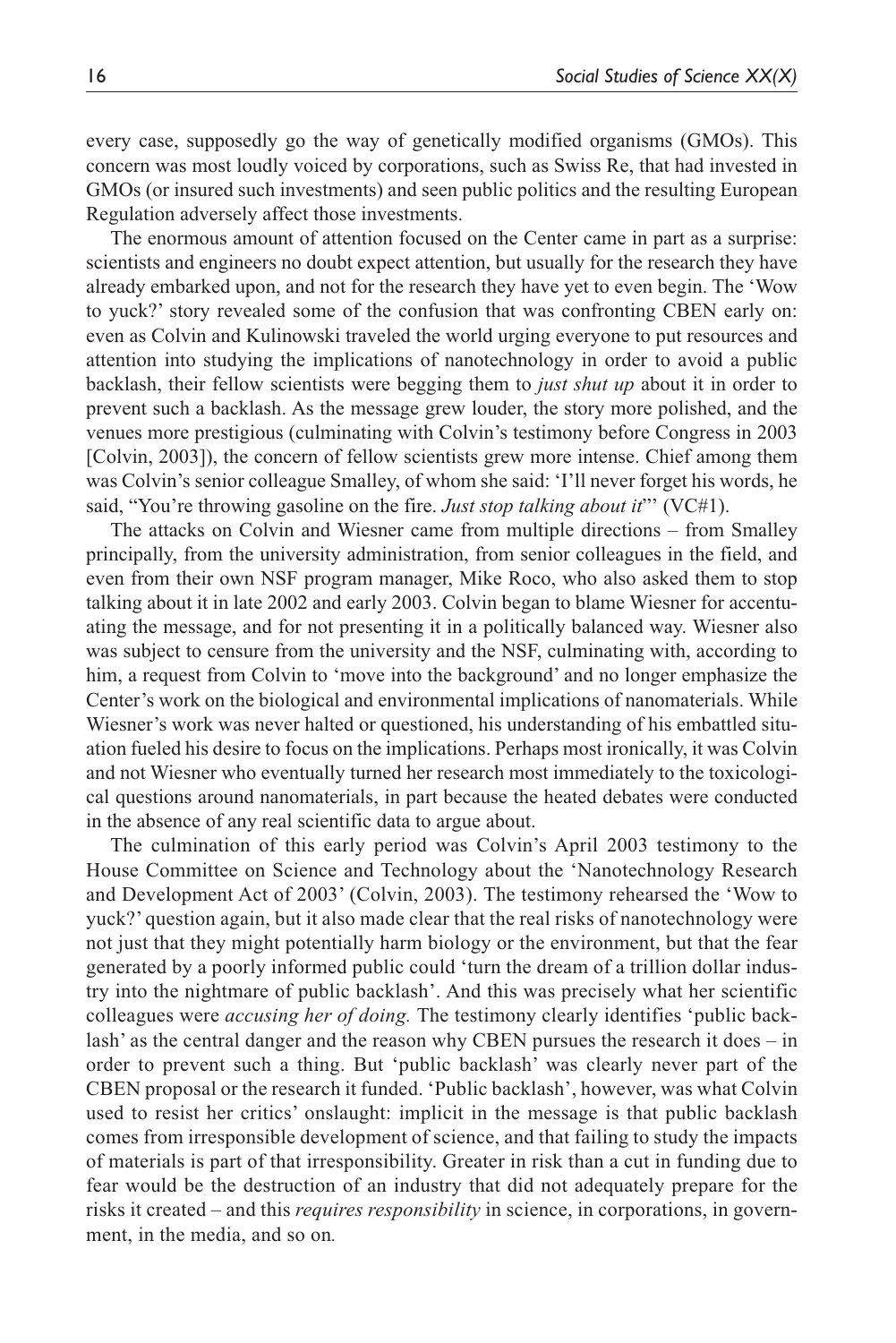Colvin's testimony before Congress was not really about nanotechnology: it spoke of ethical and social issues, the GMO controversy, DDT, and asbestos, and public acceptance – not of membranes and nanoshells and buckyballs, nor even of the field of materials optics in which she originally worked. It makes reference to the Ethical, Legal and Social Implications (ELSI) funding provided by the Department of Energy (DOE) for the Human Genome Project, and more or less demands more funding for *social scientists,* and not necessarily for chemists and physicists. Colvin's initial experience with CBEN, in which it was suggested that the study of implications was not itself scientific, also appears in the testimony; but there she found herself broadening the demand and encouraging federally mandated funding of research in and on all sorts of implications. Somehow, a scientist who started a research center that focused on arcane and specific areas of research like membranes and nanoshells found herself subjected to the hottest public spotlight in the land, and placed in a position to criticize the government and her colleagues for their slow acceptance of responsibility.

Colvin, Wiesner, and CBEN were obviously not the only actors confronted with these issues. The virtue of characterizing responsibility in nanotechnology as an ethical plateau (Fischer, 2003) is that it captures a conceptual and practical space, organized by a calling, which many different actors jointly find themselves occupying: 'classic' nanotechnologists such as Drexler and his ilk, multiple scientific disciplines, social science and 'ethics' of science and technology, civil society movements and NGOs, government regulators, corporate research and development (R&D) and marketing representatives. At the time, all of these groups and individuals were focused on questions about new materials, the lack of standards for measurement and testing, the question of 'public' perception, the creation of new products, the regulation of toxic materials, all in the context of a [former] US presidential administration hostile to science and to environmental regulation, a scientific community terrified of losing prestige and funding, a corporate community steeped in imaginary memories of a GMO 'disaster' and civil society actors looking for the next one.

What started as a plan to create a new 'wet-dry' applications of nanotechnology, with the backing, if not the blessing, of Rick Smalley, ramified into a confusing space of different kinds of implications and a controversy about which were real and which were not and which required 'real' science and which did not. Throughout it all, the use of the term 'implications' and the language of risk became more and more confusing. In this context, the 2003 Testimony and much of Colvin's writing attempted to synthesize two different kinds of 'implications' into one message: on the one hand risks of nanotechnology to environment and biology (the kind of implications Wiesner initially saw as fundamental), and on the other risks *to nanotechnology* of pursuing such research in the first place. Colvin and CBEN synthesized the message into one: if we do not study the risks of nanotechnology to environment and biology, then the public backlash will grow and itself become a risk to nanotechnology. It was not clear, however, whether CBEN would be responsible for conducting research on both risks – and it is at this stage of figuring out implications that ICON began to emerge as a dimly perceived solution.

## *Figuring Out Implications: ICON*

In 2003 CBEN applied to the NSF for supplemental funding in order to address the complex mix of implications. The activities taking up the bulk of Center participants' time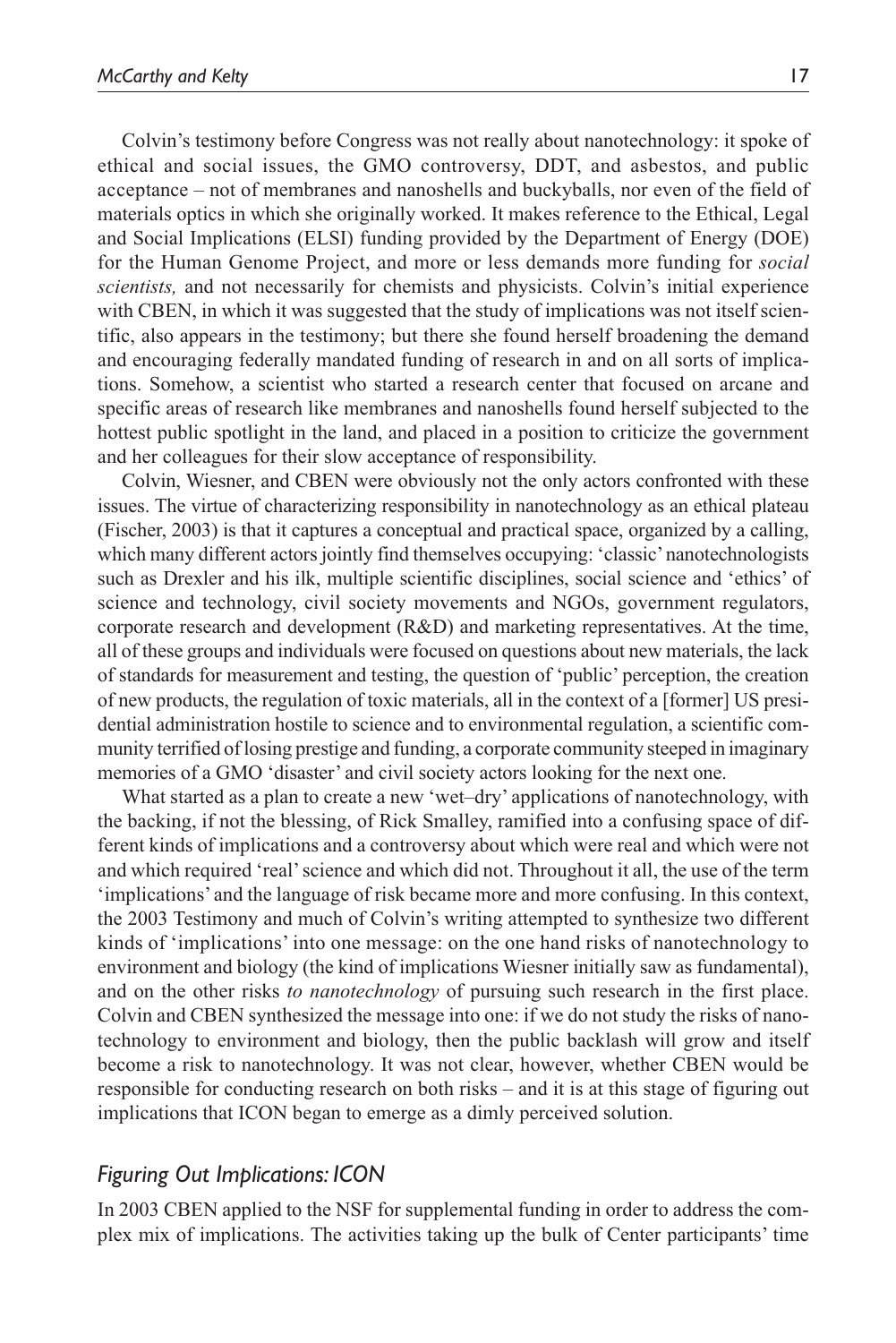and attention were not focused only in their laboratory research, but also on an array of confusing demands coming from diverse quarters of society. It is fair to say that figuring out what implications meant and how to address them started to occupy the core of the Center's activities, while the laboratory research remained focused on applications.

The supplemental funds would go not only to scientific research on implications, of the sort that Wiesner had initially advocated, but also to activities related to knowledge transfer and social implications. The new funds expanded what originally were modest ancillary activities – education, outreach, diversity, industrial affiliates, and other knowledge transfer activities, often derisively referred to as 'boxes to check off'.

In the midst of the 2002–03 media furor, these ancillary activities took on a sudden and unexpected importance. CBEN's plans for a modest conventional industrial affiliates program were greeted with a manifest lack of enthusiasm by corporations: what they wanted instead was to understand whether the public, the media, or the NGOs would accept nanotechnology; they wanted a way to 'avoid another GMO'. Far from questioning the need to study the implications, they were desperate for guidance and data on all kinds of potential implications, from basic biology to public affairs.

As executive director of CBEN, many of the ancillary duties fell to Kristen Kulinowski, a chemist who had started her career interested in education, and who had been drawn into the world of Washington science policy before returning to Rice just in time to help run the recently funded CBEN. Based on her experience in Washington DC, she decided to focus on the policy and industrial affiliates aspects of the Center, essentially by trying to figure out ways to make the research at CBEN connect to people and places outside of the Center:

… we felt a broader conversation was more appropriate than just this bi-lateral agreement between one company and our Center. So DuPont actually wanted social science research initially. They wanted to know what factors were influencing media coverage of nano. They wanted to understand public perception, and were willing to put money into making that happen .... DuPont wanted to know where the NGOs would stand. (Kristen Kulinowski, Interview #1, hereafter KK#1)

Kulinowski came face-to-face with a bundle of issues and constituencies new to her and the Center: risk analysis, risk management, risk perception, NGOs, the media, the public, dialogue and engagement with citizens, civil society and social justice issues and so on. But what to do? How should she think about these issues as they relate to the core mission and strategies of CBEN – to develop nanotechnology for environment and health and to responsibly investigate the hazard/exposure risk of nanomaterials? Since such research was the core of CBEN's mission, it was not the case that DuPont simply wanted to fund more such research. They wanted to know something more ephemeral: How *much* research do we need, what should we do with it in order to make people feel positive about the benefits of nanotechnology, and how can we involve others in the conversation? According to Kulinowski:

We didn't really have any model for this, we still don't see a model for this. There are industrygovernment consortia like the Health Effects Institute, there are organizations like Green Chemistry Institute which are academic with strong ties to NGO activists, but we didn't see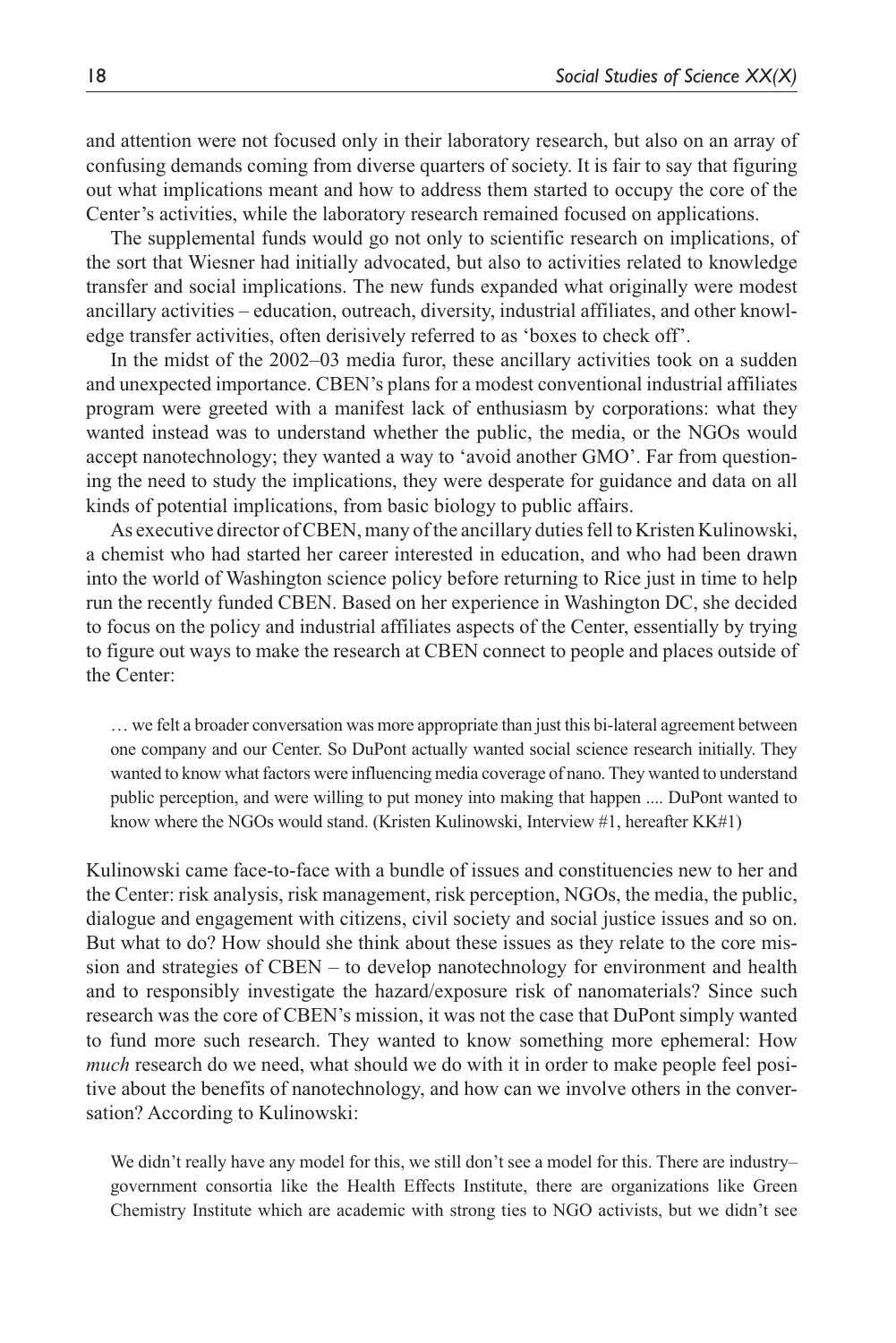anybody bring in like the various groups together and certainly nobody was doing this on Nano back in 2002, 2003. We had an incubation period where we thought about this. (KK#1)

The outcome of this incubation period was ICON, an offshoot of CBEN that would bring together all of the relevant groups in a forum deliberately designed to facilitate interaction and sharing of information but belonging strictly to no one. It was not clear what ICON would do, practically:

At the early stages we were thinking about funding social science research, having a media monitor and you know doing analysis of media coverage and things that we're really not considering doing anymore. But the field was wide open because nobody was doing anything like this. (KK#1).

What 'this' was, was not clear – and remained unclear. It makes more sense perhaps to understand the statement to mean that, while everyone felt a demand, or heard a call to deal with the implications of nanotechnology, only a few people had figured out the practical, structured, goal-oriented practices that would respond to the call, and at what level. As such, ICON was faced with a seemingly infinite array of possible approaches: influencing policy, participating in standardization efforts, raising or channeling funding, consulting with corporations, monitoring the media, conducting social science research on risk and risk perception, trying to affect public opinion, and so on. What it did not do at the outset was fund or conduct research on the environmental and biological safety of nanoparticles. This was after all the 'core' research on implications that CBEN would conduct.

ICON was to include as many 'stakeholders' as possible. The term stakeholder was an obvious choice from the perspective of CBEN; it referred in general to people and groups with an interest in nanotechnology. But the term might be confusing, given its origin in corporate ethics and strategy where it was intended to differentiate shareholders from stakeholders – those people who are affected by the actions of a corporation but do not control its decisions or activities (Freeman, 1984). In the case of nanotechnology, it is not clear who the complementary 'shareholders' might be, and instead everyone was cast equally into the role of stakeholder – even and perhaps most significantly, the government (especially regulatory agencies such as the Environmental Protection Agency, the Food and Drug Administration, and the Occupational Safety and Health Administration, and standards agencies such as the American Society for Testing and Materials, the International Organization of Standards, or the National Institute of Standards and Technology). The obvious stakeholders were university scientists and engineers, primarily interested in furthering research in nanotechnology, but corporations were the most eager to join as stakeholders, especially those with active research and development projects in nanotechnology: DuPont, L'Oréal, Clorox, Intel, and Mitsubishi. Most corporations were concerned about their active research projects, but one that stood out was the Swiss Re reinsurance corporation, which was involved because of its exposure to risk as a re-insurer of corporations investing in nanotechnology. Corporations, perhaps surprisingly, were extremely eager to see 'civil society' actors involved, especially those with the power to influence public acceptance of nanotechnology.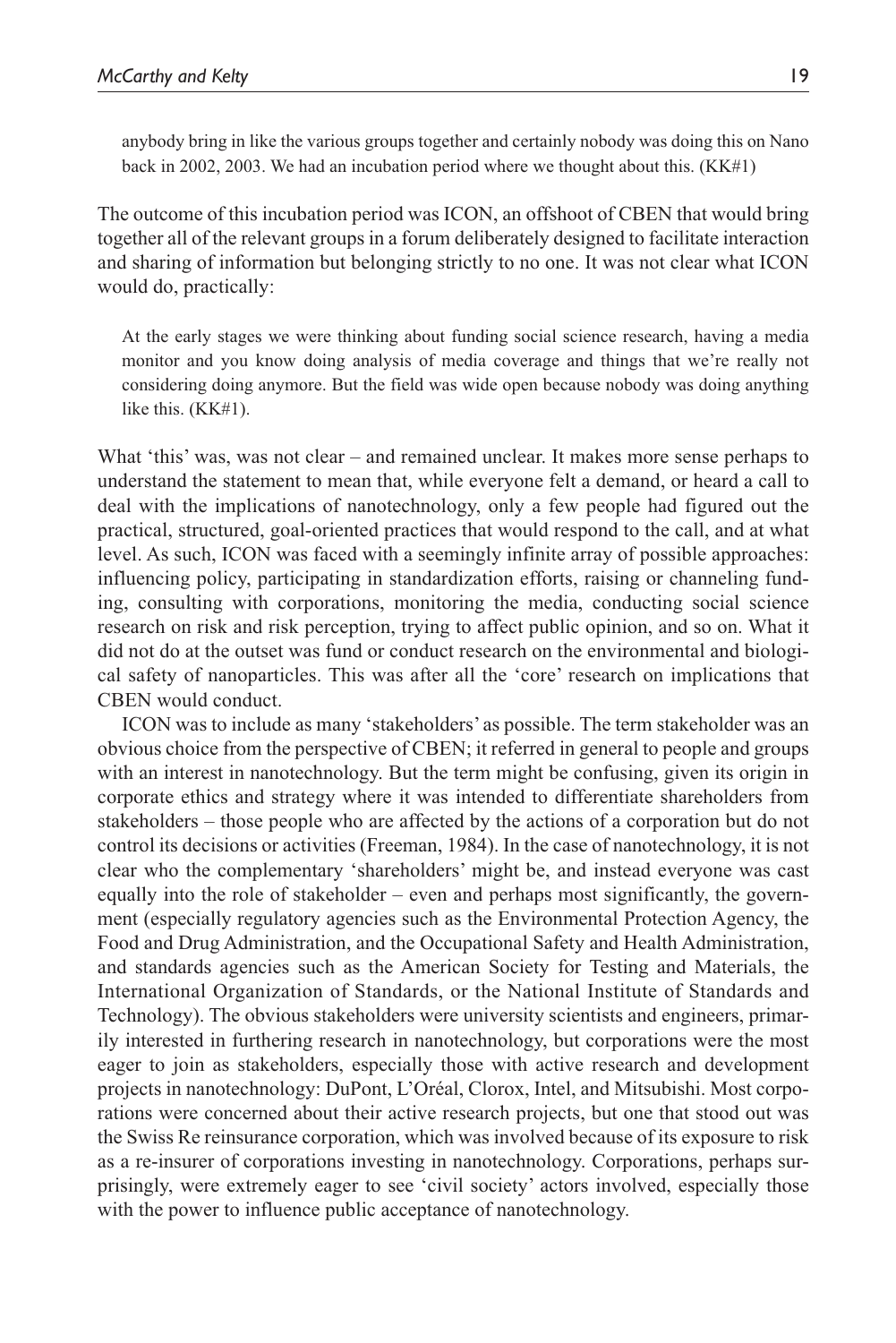Convincing non-corporate groups to join, however, required a great deal of effort on Kulinowski's part. Government agencies were only willing to participate as long as ICON stayed away from making any kind of policy recommendation. In contrast, NGOs and 'civil society actors' were suspicious and resistant because ICON's money came predominately in the form of gifts from corporations. The most sought-after groups, such as the ETC Group and Friends of the Earth, have never joined as a result (though they have often attended meetings as unofficial participants). The Natural Resources Defense Council participates in some workshops and on a workshop steering team. Another environmental group, Environmental Defense, has joined, along with Consumer's Union, the publisher of *Consumer Reports*, making for a somewhat odd cross-section of 'civil society.'

Corporate members in particular have seen value in the idea of a neutral forum in which these 'stakeholders' can share information. A well-dressed man from L'Oréal, for instance, made clear at the 2005 meeting in Houston that ICON served as a 'cloaking device' for many corporate and NGO members. The difficulty for someone from L'Oréal calling someone at Environmental Defense was much greater than two people calling each other simply as members of ICON. The difficulty of attracting members and the value of neutrality and 'multi-stakeholder' organization led to the creation of the governance structure of ICON, something Colvin and Kulinowski (2007) routinely mention as one of their proudest achievements. It is a structure that balances the input of each of the four stakeholder groups equally, through representatives who serve on various working groups, an editorial board, and demands that one from each group be part of any action the council takes. With the governance structure came a formal vision: to be 'a credible, international, and multi-stakeholder organization for catalyzing global activities that lead to sound and responsible risk assessment, management, and communications', and that 'works in an open and transparent manner and reaches decisions by consensus' (Colvin & Kulinowski, 2007: 8678–80).

The initially broad focus slowly narrowed to issues related to the core research of CBEN: environment and biology. In part, the field of other actors enlarged from 2004 to 2006, with the addition of three large NSF-funded Centers for Nanotechnology and Society, which took some of the pressure off ICON and CBEN to address social implications not related to safety (for example, human enhancement, social justice, or intellectual property). As a result, ICON turned to creating more specific practices that addressed environment and biology, such as creating a database of EHS-related publications, and focusing on the media representation of nanotechnology risks to environment and biology. More peripheral projects included a commissioned survey (conducted by the UC Santa Barbara NSF Center for Nanotechnology and Society) on best practices among existing corporations with respect to handling and production of nanomaterials; an EHS roadmap that would mirror the semiconductor roadmap that is so central to the semiconductor industry's self-monitoring of its progress; and various statements, both in the form of press releases and in the form of invited comments to regulatory agencies (such as comments to the EPA in summer 2007).

The database project, in particular, played an important role. It started as little more than a literature search, but as the number of relevant publications grew, it turned into an openly accessible database of more general use to ICON stakeholders and beyond. In turn it shaped what members of ICON and CBEN knew about existing research and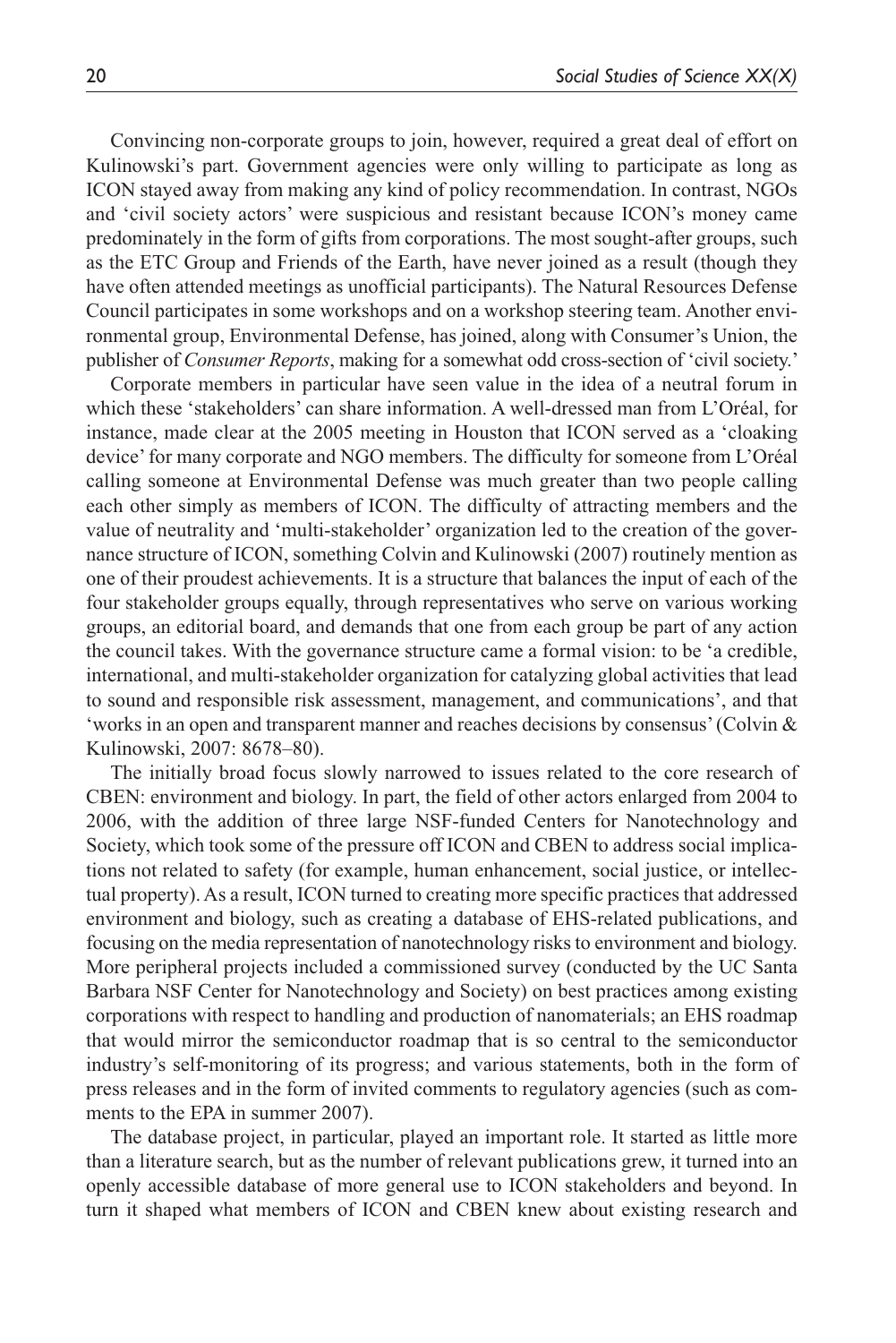possible new directions. In their early meetings, ICON working groups discussed the idea of turning it into a 'knowledge-base' – a term no one seemed to have a very sharp idea about, but which would allow a wide array of users to very quickly understand the significance of a given scientific study. It would be a system that organized existing research, placed it in context, commented on its relevance or reliability, and so on. Although a knowledge base never emerged, there is now a 'virtual journal' that selects a monthly set of papers from the database to highlight.

ICON also took up the practice of monitoring such research, both in academia and in corporations, styling itself as a neutral organization that could provide solid, value- and policy-neutral context to new studies or controversies. The paper by Ken Dawson and colleagues (Linse et al., 2007) mentioned at the outset of this paper was the most significant example of this kind of activity to date, involving coordination with science journalists, the creation of a 'backgrounder' by Colvin and Kulinowski, and close interaction with the journal publishing Dawson's paper (Colvin & Kulinowski, 2007). A similar experience confronted ICON in the April 2006 case of 'Magic Nano'. The German company Kleinmann produced a toilet cleaner (Magic Nano) that the Federal Institute for Risk Analysis linked to roughly 80 cases of 'respiratory distress'. Discussion within ICON centered around the kind of statement the Center would make: for some of the participants, a strong 'consumer protection'-oriented denunciation of corporations who do not carefully test and research their products was called for; for others the most galling issue was that 'Magic Nano' contained nothing qualifying as nanotechnology and expected the release to mention this. For the former, ICON's role seemed more akin to that of a watchdog-like entity, while for the latter its role was to correct misrepresentations of nanotechnology and educate consumers about the reality of the available scientific data and theory. The final document tried to do both, and ultimately lamented the lack of certainty in the case: 'This recall highlights the need for clarity with respect to terminology, hazard identification, cause and effect, and risk communication.<sup>3</sup>

## *Icon as Membrane*

The transformation of CBEN and the emergence of ICON represent the first steps towards that imaginary 'responsible institution' that Ken Dawson and Vicki Colvin found themselves discussing in Zurich – an entity that would allow scientists to go on (or perhaps go back) to 'just doing science', while ICON, or something like it, takes on responsibility; a way of responding to both a demand for responsibility that is novel and ill-understood, and a demand for pursing science as a vocation. But whatever 'just doing science' once meant, it will not be the same again for these scientists. 'Just doing science' in this context has been transformed from a set of ill-formed concerns about implications of nanotechnology and the de-funding of nanotechnology, to become something that appears to be a science of safety. Indeed, just such a controversial claim to being a new science would emerge within CBEN under the label of 'Safety by Design', a label Colvin would use to make new claims about the basic science of implications.4

In late 2007, when this paper was drafted, the relationship between ICON and CBEN was far more tightly coupled than it might have seemed from the outside. ICON's activities have been determined in large part by the kinds of research that can reasonably be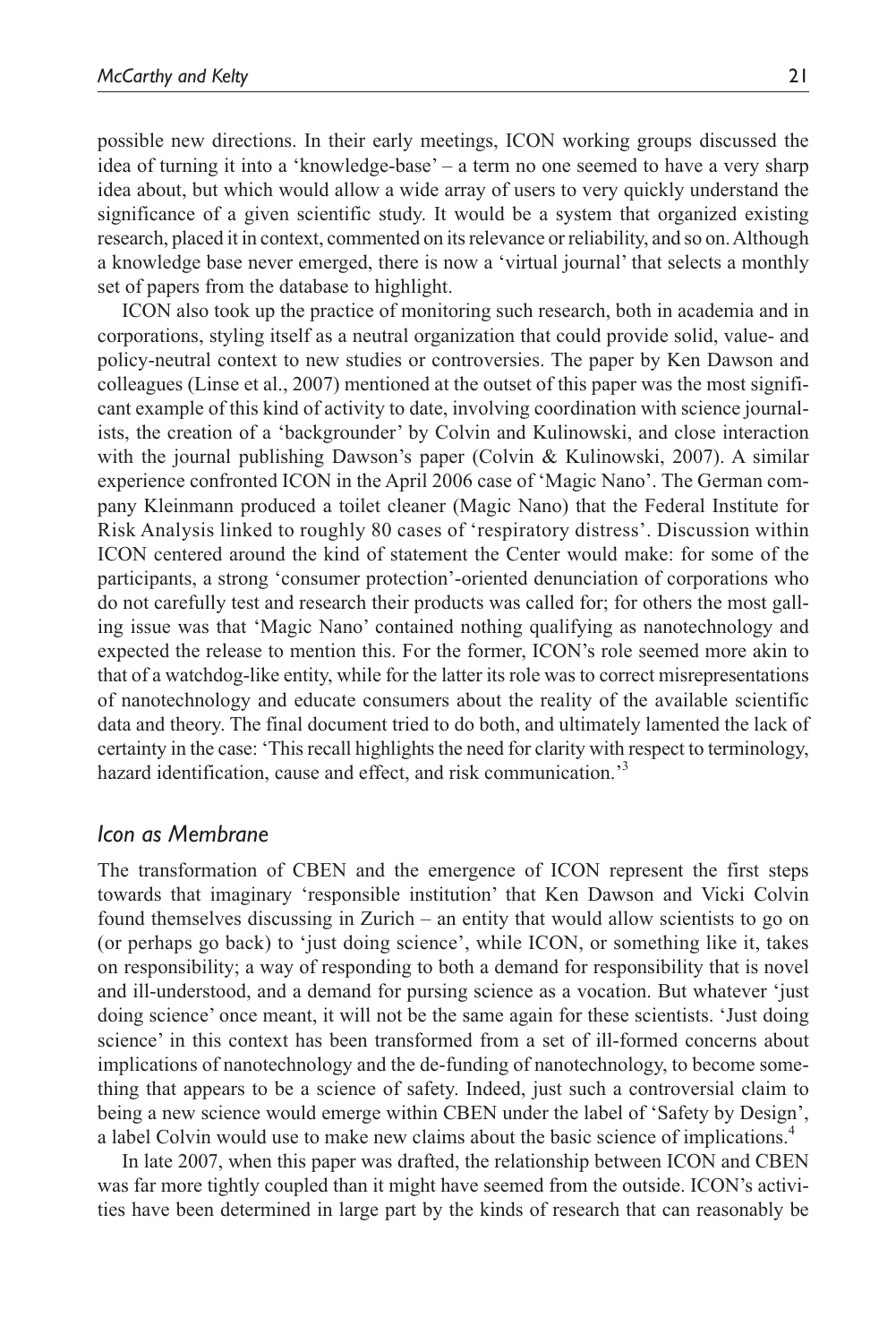pursued within CBEN (specifically, environmental health and safety), and in turn CBEN's research directions are influenced by what ICON can offer through its novel configuration of 'stakeholders', workshops and data/knowledge bases. ICON is thus a front end, or better, a 'membrane' for CBEN. It became the medium through which responsibility as an external demand or calling was processed, purified, or filtered into something that CBEN could imagine responding to in scientific terms. ICON's self-presentation (and the perception of many outside it) is as an institution that communicates science to the public, shaping it and making it safe for consumption, maintaining the fiction of a sharp split between science and society. But seen from inside, ICON is a mechanism that emerged out of the laboratories and offices of scientists and engineers, who were engaged in figuring out the distinction between implications and applications. It has emerged as part of making responsibility into something do-able, provable or calculable in those places where the language and tools of risks and implications seemed to fail. Where Colvin and Wiesner conducted 'fundamental research' they were already trying to figure out ways to make their research address the criticisms and concerns, not only of their immediate disciplinary colleagues, but also of their funders, administrative staff, and university leadership. With time, the scientists involved in CBEN established new forms of research that from the outside might perhaps look like merely normal development of scientific questions. But what we have shown here is that the research directions of scientists like Colvin and Wiesner, if not of all scientists, is not just contingent but also ordered by key concepts such as risk, responsibility, implications, applications, and safety. How they interpret them, and how they turn them into scientific questions, are not driven solely by curiosity or by the internal dynamics of matter, but by venues, problems and modes of veridiction in the midst of being shaped away from the labs and universities.

But what, finally, is responsibility and how is it made do-able? Our goal here has not been to characterize responsibility as such, or to explain why this vague demand exists now, but to characterize the *response* to this demand: the practical, technical, and affective orientation that the actors have adopted in order to become more responsible.<sup>5</sup> The language of risks dominates the discussion both inside and outside of CBEN and ICON; it is a language that structures what is possible to think and do. Speaking in terms of risks often implies a set of techniques for managing knowable uncertainty that results from practical definable actions. What CBEN and ICON confront is an uncertainty about what to make of risk now and in the future. The language of risk is only partially compatible with the vocation of science, which organizes itself around the faith that the production of knowledge is a good in itself, and therefore cannot be managed in the way that risks can. Responsibility is an alternate language – one replete with positive connotations and an important-sounding philosophical mandate – but one that is too vague to guide scientific investigation without making some sort of distinctions. As in the Weberian calling, science is a duty best met with blinkers on, such that the Good is ultimately served by piecemeal contributions of scientists without regard to value (Weber, 2004). But today, one *must* become responsible; one cannot dissent from the demand and still be considered a good scientist. However, the fact that there is a widely felt demand for science to become more responsible does not prescribe what that responsibility will eventually look like, or the effects it will have. It is nonetheless a powerful enough demand that these scientists have begun to figure out what responsibility means – to articulate solutions, or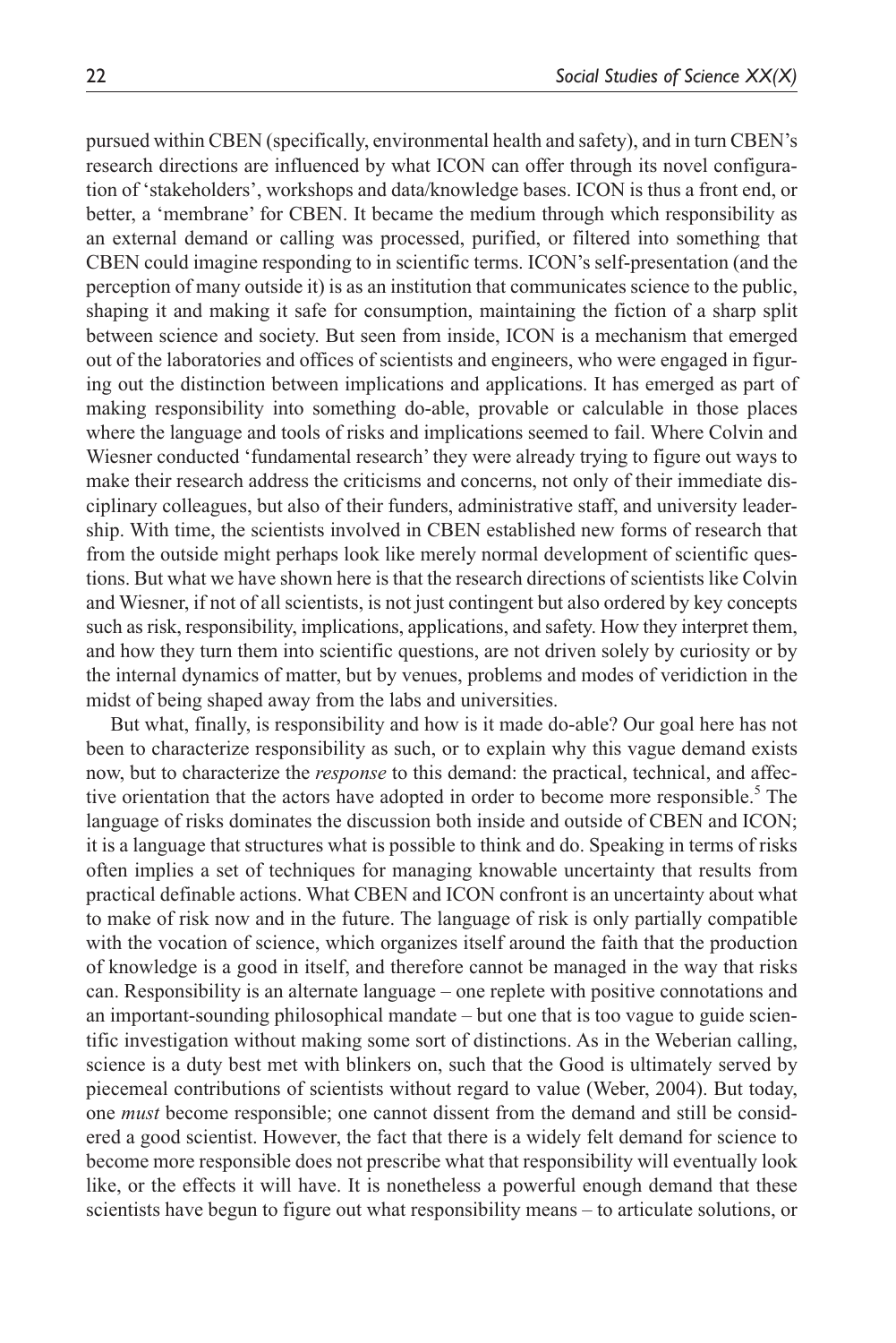design new organizations, new experiments or new tools that address the demand as they come to understand it.<sup>6</sup>

One thing that is clear from our story is that responsibility must be constructed and understood as something *novel*, something scientifically interesting, and something in urgent need of funding and basic research. If it is not, then it becomes merely a 'bureaucratic' or 'downstream' problem, and thus cannot be approached as a scientific problem, the pursuit of which will bring to individuals credit, acclaim, and respect. Vicki Colvin may have started out looking for a TEM to make and study optics of materials, but what she and others found were new opportunities to make their careers. Novelty is an actant in this story; it drives actions, but is also the object of action. It is this creation of novelty that gives responsible nanotechnology a momentum and a desirability that is not simply reducible to a universal or human ethical concern that supposedly precedes the scientific project. For scientists and engineers to engage responsibility it must be novel, lest it be relegated to the relatively standardized domain of 'downstream' regulation (as in the pharmaceutical industry for example) – a domain associated with (and often undervalued) as one of public or civil service, and not one of innovation. It is also clear that the activity of defining responsible nanotechnology is coterminous with the struggle to define why nanotechnology itself is novel. The novelty of nanomaterials – the uncertainty of their scientific status in between chemistry and physics – demands *new* responsibilities, not the same old forms of audit, control, or oversight designed for eras past, whether or not they are adequate.

As scientists respond, it is in their attempts to change what they do (new research projects on toxicity or water treatment), change their organizations (creating ICON) and their goals (studying 'safety by design' not 'implications of nanoscience') in order to become more responsible, that unusual and novel things emerge in their labs, organizations, and theories. The demand to become responsible is obviously not in itself new – but neither is it eternal. Simply relying on previous solutions would be inadequate. Specifically, it would fail to maintain the openness and the moral uncertainty that allow for something other than an automatic, scripted response to take place. Responsibility is thus approached as something emergent and historically contingent, which is given stability through the practical work of creating new institutes, centers, and councils, reorganizing scientific work, and re-thinking the relationships between disciplines. The confusing cast of characters that opens our story is more than just a heterogenous collection of things that make up contemporary science. They appear on stage, or on screen, precisely because of the story of responsibility that is unfolding in settings such as CBEN and ICON. It is not pure contingency that brings them together, but a cultural and experimental engagement; an attempt to remake responsibility, remake science, and even, at the limit, remake matter.

#### **Notes**

This work is supported by the Nanoscale Science and Engineering Initiative of the National Science Foundation under NSF Award Number EEC-0118007 and EEC-0647452. Because the site described here is uniquely identifiable, we have forgone the standard practice of rendering people pseudonymous; however, all participants involved have given permission to use the interview material in this research, and have been given a chance to review the final draft. Errors, inaccuracies, and misrepresentations nonetheless remain the responsibility of the authors.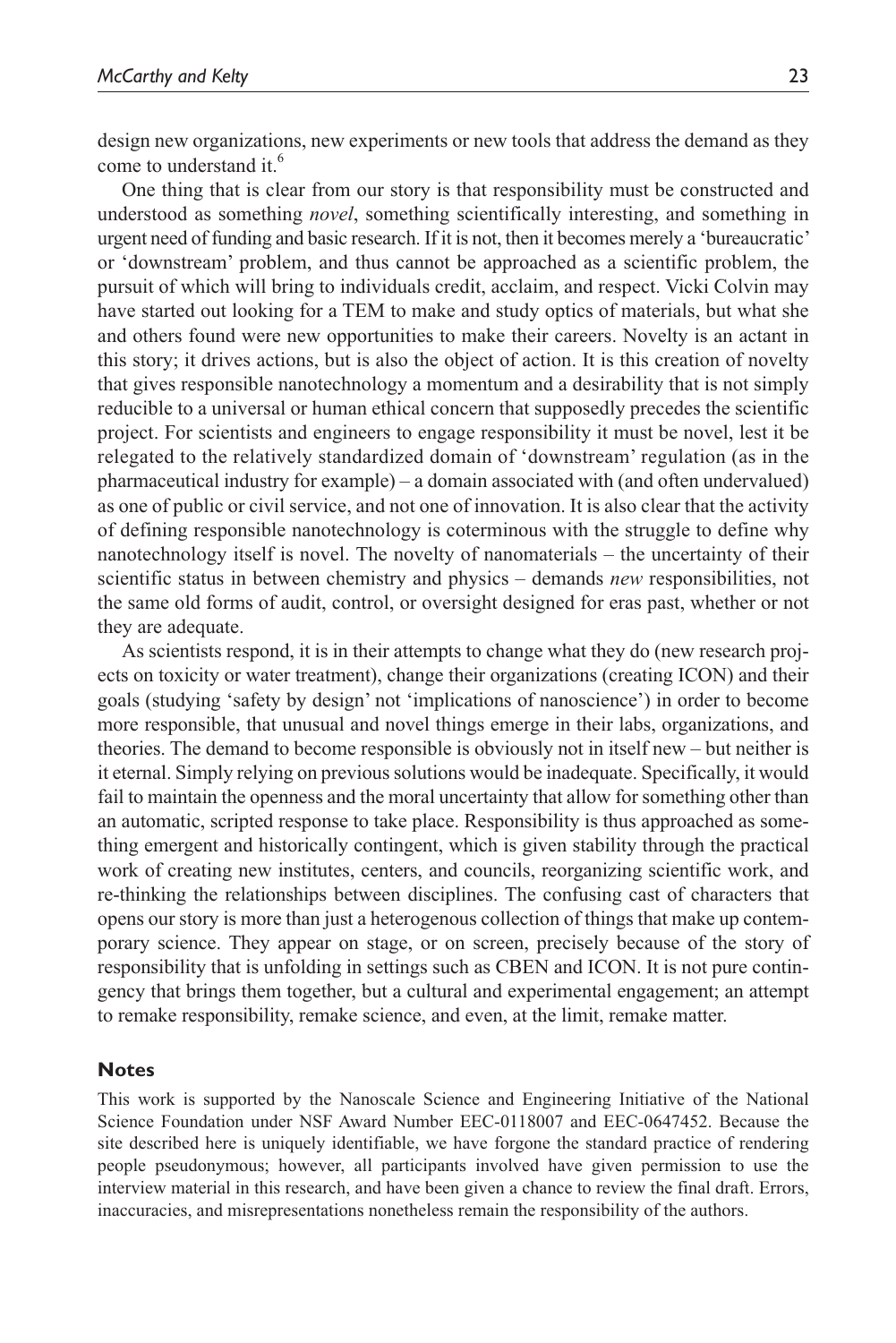- 1. This extends beyond just the scientific fields of toxicity studies or environmental engineering as well: one of Wiesner's papers details the relative risk of different kinds of *production* processes for diverse materials, including nanoparticles (Robichaud et al., 2005). To do this, he employed some standard insurance-industry actuarial tools in order to study where along a spectrum of risk one places the processes and constituent components of nanomaterials, rather than the products themselves. No 'laboratory' research was necessary to write this paper, but it is also quite obviously not a paper on the social implications of nanotechnology. For Wiesner it is still 'basic science' in the realm of environmental science.
- 2. Arie Rip (2006) has provided an analysis of the 'Wow to yuck?' story as a 'folk theory' of social science that is never empirically verified. He suggests that it asserts the inevitability of nanotechnology, and the danger of a fearful public (nanophobia-phobia) without backing up these claims. 'Folk theory' in Rip's usage seems similar to Holmes and Marcus' notion of paraethnography, and captures the way powerful scientists engage in a kind of anecdote-based research that guides their understandings, but would never pass muster on their own terms as scientists (Holmes & Marcus, 2004). Rip does not note that the 'Wow to yuck?' trajectory itself engages in a complex form of argument drawn more or less directly from Leon Kass' 'Wisdom of Repugnance' paper, in which the claim is made that an immediate gut reaction should not always be dismissed in favor of rational analysis (Kass, 1997).
- 3. ICON Press release, 10 April 2006, 'Multi-stakeholder Council puts BfR Release on "Magic nano" in context'. Available at #60;http://cohesion.rice.edu/CentersAndInst/ICON/emplibrary/ BfR%20Release%20on%20MAGIC%20NANO%20-%20web.pdf#62; (accessed 22 July 2009).
- 4. The story of research and its relationship to the story told here is detailed in Kelty (2009).
- 5. In theoretical terms, we approached responsibility as a 'problematization' to which individuals respond by creating new techniques, concepts, and practices. As it is used here, drawn proximately from Rabinow (2003), and more distantly from Foucault, a problematization is part of a series – assemblage, apparatus and problematization – each of which has its own temporality and configuration. In this story, therefore, 'safety' as it emerges within the scientific research and institutions is the assemblage, made up of particular tools, materials, labs, and people investigating the properties of materials and building models; CBEN, ICON, and the NSF are the apparatus, the infrastructural components that lend legitimacy and stability; and responsibility is the problematization, of much longer scope, stretching back to its emergence in the 19th century and developing into the 20th century notions of social and political responsibility such as those encountered in the environmental movement beginning with Carson's *Silent Spring* (1962), as well as the history of 'social responsibility' of engineers (Wisnioski, 2006). This might be one way to characterize the term in its intellectual origins, even if it does not fully explain the emergence of the concept in nanotechnology today, much less corporate social responsibility.
- 6. On 'figuring out' see Fortun (2009).

## **References**

- Arendt, Hannah (1987) 'Collective Responsibility', in James W. Bernauer (ed.), *Amor Mundi: Explorations in the Faith and Thought of Hannah Arendt* (Boston, Hingham, MA: Martinus Nijhoff): 43–50.
- Bailey, Diane A., Christopher D. Jones, Andrew R. Barron & Mark R. Wiesner (2000) 'Characterization of Alumoxane-derived Ceramic Membranes', *Journal of Membrane Science* 176(1): 1–9.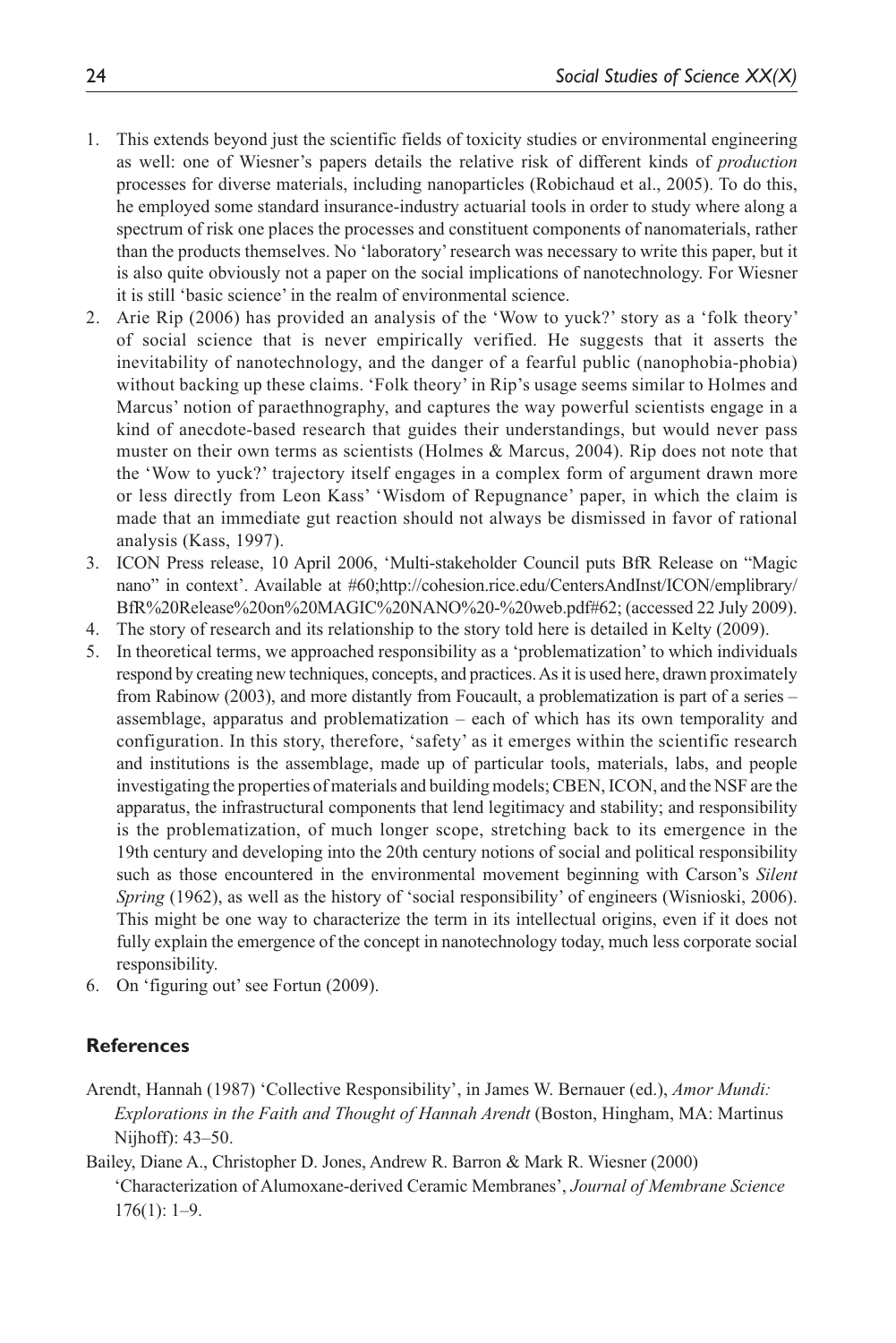- Baker, Tom & Simon, Jonathan (2002) *Embracing Risk: The Changing Culture of Insurance and Responsibility* (Chicago: University of Chicago Press).
- Beck, Ulrich (1992) *Risk* S*ociety: Towards a New Modernity* (London & Newbury Park, CA: Sage Publications).
- Bennett, Ira & Daniel Sarewitz (2006) 'Too Little, Too Late? Research Policies on the Societal Implications of Nanotechnology in the United States', *Science as Culture* 15(4): 309–25.

Breggin, Linda K. & Leslie Carothers (2006) 'Governing Uncertainty: The Nanotechnology Environmental, Health, and Safety Challenge', *Columbia Journal of Environmental Law* 31: 286.

Burri, Regula V. (2007) 'Deliberating Risks Under Uncertainty: Experience, Trust, and Attitudes in a Swiss Nanotechnology Stakeholder Discussion Group', *NanoEthics* 1(2): 143–54.

Carson, Rachel (1962) *Silent Spring* (Boston, Cambridge, MA: Houghton Mifflin).

- Collier, Stephen J. (2008) 'Enacting Catastrophe: Preparedness, Insurance, Budgetary Rationalization', *Economy and Society* 37(2): 224–50.
- Colvin, Vicki (2003) 'Nanotechnology Research and Development Act of 2003'. *Testimony to U.S. House of Representatives Committee on Science* (Washington, DC)

Colvin, Vicki L. & Kristen M. Kulinowski (2007) 'Nanoparticles as Catalysts for Protein Fibrillation', *Proceedings of the National Academy of Sciences* 104(21): 8679–80.

Cortalezzi, María M., Jérôme Rose, George F. Wells, Jean-Yves Bottero, Andrew R. Barron & Mark R. Wiesner (2003) 'Ceramic Membranes Derived from Ferroxane Nanoparticles: A New Route For the Fabrication of Iron Oxide Ultrafiltration Membranes', *Journal of Membrane Science* 227(1/2): 207–17.

Crichton, Michael (2002) *Prey* (New York: Harper Collins).

Diprose, Rosalyn, Niamh Stephenson, Catherine Mills, Kane Race & Gay Hawkins (2008) 'Governing the Future: The Paradigm of Prudence in Political Technologies of Risk Management', *Security Dialogue* 39 (2/3): 267–88.

Drexler, K. Eric (1986) *Engines of Creation* (Garden City, NY: Anchor Press/Doubleday).

Feder, Barnaby J. (2002) 'New Economy; Nanotechnology Has Arrived; A Serious Opposition is Forming', *New York Times* (August 19): A1.

- Feinberg, Joel (1968) 'Collective Responsibility', *Journal of Philosophy* 65(21): 674–88.
- Fischer, John Martin (1999) 'Recent Work on Moral Responsibility', *Ethics* 110(1): 93–139.

Fischer, Michael M.J. (2003) *Emergent Forms of Life and the Anthropological Voice* (Durham, NC: Duke University Press).

- Fortun, Kim (2009) 'Figuring out Ethnography', in J.D. Faubion & G.E. Marcus (eds), *Fieldwork*  is Not What it Used to Be: Learning Anthropology's Method in a Time of Transition (Ithaca: Cornell University Press): 167–83.
- Fortun, Kim & Mike Fortun (2005) 'Scientific Imaginaries and Ethical Plateaus in Contemporary U.S. Toxicology', *American Anthropologist* 107(1): 43–54.
- Foucault, Michel (2008) *The Birth of Biopolitics: Lectures at the Collège de France, 1978–79*  (Basingstoke, UK, & New York: Palgrave Macmillan).
- Franklin, Sarah & Margaret M. Lock (2003) *Remaking Life & Death: Toward an Anthropology of the Biosciences* (Santa Fe & Oxford: School of American Research Press; James Currey).
- Freeman, R. Edward (1984) *Strategic Management: A Stakeholder Approach* (Boston, MA: Pitman).
- French, Peter A. (1972) *Individual and Collective Responsibility: Massacre at My Lai*  (Cambridge, MA: Schenkman Pub. Co.).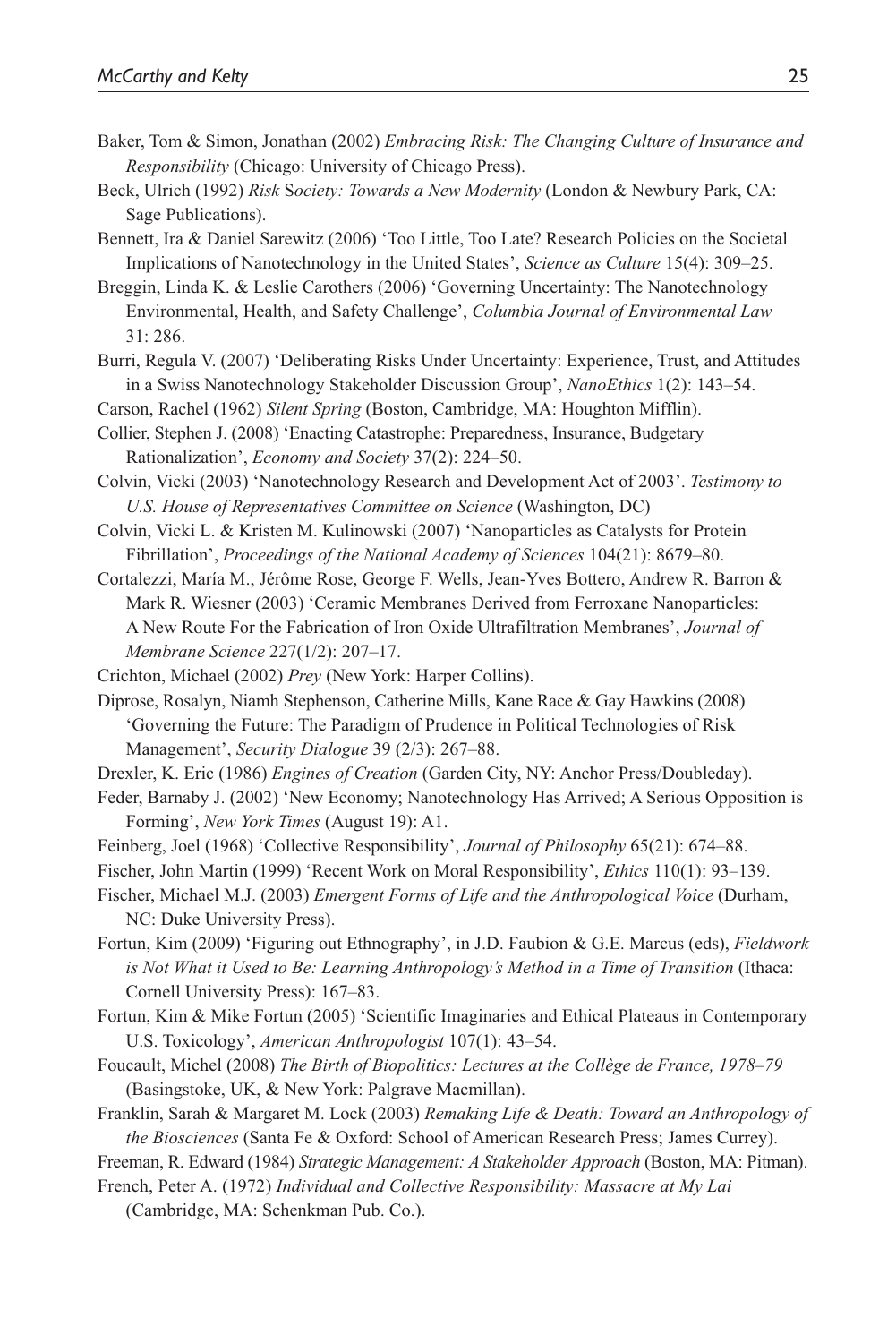- Holmes, Douglas R. & George E. Marcus (2005) 'Cultures of Expertise and the Management of Globalization: Toward the Re-functioning of Ethnography', in A. Ong & S.J. Collier (eds), *Global Assemblages: Technology, Politics, and Ethics as Anthropological Problems* (Malden, MA: Blackwell Publishing): 235–52.
- Jain, Sarah S. Lochlann (2006) *Injury: The Politics of Product Design and Safety Law in the United States* (Princeton, NJ: Princeton University Press).
- Jasanoff, Sheila (2004) *States of Knowledge: The Co-production of Science and Social Order*  (London & New York: Routledge).
- Jasanoff, Sheila (2005) *Designs on Nature: Science and Democracy in Europe and the United States* (Princeton, NJ: Princeton University Press).
- Jasanoff, Sheila & Marybeth Long Martello (2004) *Earthly Politics: Local and Global in Environmental Governance* (Cambridge, MA: MIT Press).
- Jonas, Hans (1984) *The Imperative of Responsibility: In Search of an Ethics for the Technological Age* (Chicago: University of Chicago Press).
- Joy, Bill (2000) 'Why the Future Doesn't Need Us', *Wired* 8(4) (April).
- Kass, Leon R. (1997) 'The Wisdom of Repugnance: Why We Should Ban the Cloning of Humans', *New Republic* 216(22): 17–26.
- Kelty, Christopher M. (2008) 'Responsibility: McKeon and Ricoeur', *ARC Working Paper* No. 12 (May). Available at #60;http://anthropos-lab.net/documents/wps#62; (accessed 6 October 2009).
- Kelty, Christopher M. (2009) 'Beyond Implications and Applications: The Story of Safety by Design', *Nanoethics* 3(2): 79–96.
- Kulinowski, Kristen (2004) 'Nanotechnology: From "Wow" to "Yuck"?' *Bulletin of Science, Technology & Society* 24(1): 13–20.
- Kulinowski, Kristen (2007) 'ICON: A New Model of Engagement', in N.M. de S. Cameron & M.E. Mitchell (eds), *Nanoscale: Issues and Perspectives for the Nano Century* (Hoboken, NJ: John Wiley): 393–412.
- Lakoff, Andrew & Stephen J. Collier (2008) *Biosecurity Interventions: Global Health & Security in Question* (New York: Columbia University Press).
- Latour, Bruno (2005) *Reassembling the Social: An Introduction to Actor-Network Theory*  (Oxford & New York: Oxford University Press).
- Linse, Sara, Celia Cabaleiro-Lago, Wei-Feng Xue, Iseult Lynch, Stina Lindman, Eva Thulin, et al. (2007) 'Nucleation of Protein Fibrillation by Nanoparticles', *Proceedings of the National Academy of Sciences* 104(21) (22 May): 8691–96.
- Lounsbury, M., C. Kelty, C. Yavuz & V. Colvin (2009) 'Towards Open Source Nano: Arsenic Removal and Alternative Models of Technology Transfer', in G. Libecap (ed.), *Measuring the Social Value of Innovation: A Link in the University Technology Transfer and Entrepreneurship Equation*, *JAI Advances in the Study of Entrepreneurship, Innovation, and Economic Growth,* Volume 19 (Bingley, UK: Emerald Group): 51–78.
- Luhmann, Niklas (1993) *Risk: A Sociological Theory* (New York: A. de Gruyter).
- Macnaghten, Phil, Matthew B. Kearnes & Brian Wynne (2005) 'Nanotechnology, Governance, and Public Deliberation: What Role for the Social Sciences?' *Science Communication* 27(2): 268–91.
- May, Larry & Stacey Hoffman (1991) *Collective Responsibility: Five Decades of Debate in Theoretical and Applied Ethics* (Lanham, MD: Rowman & Littlefield).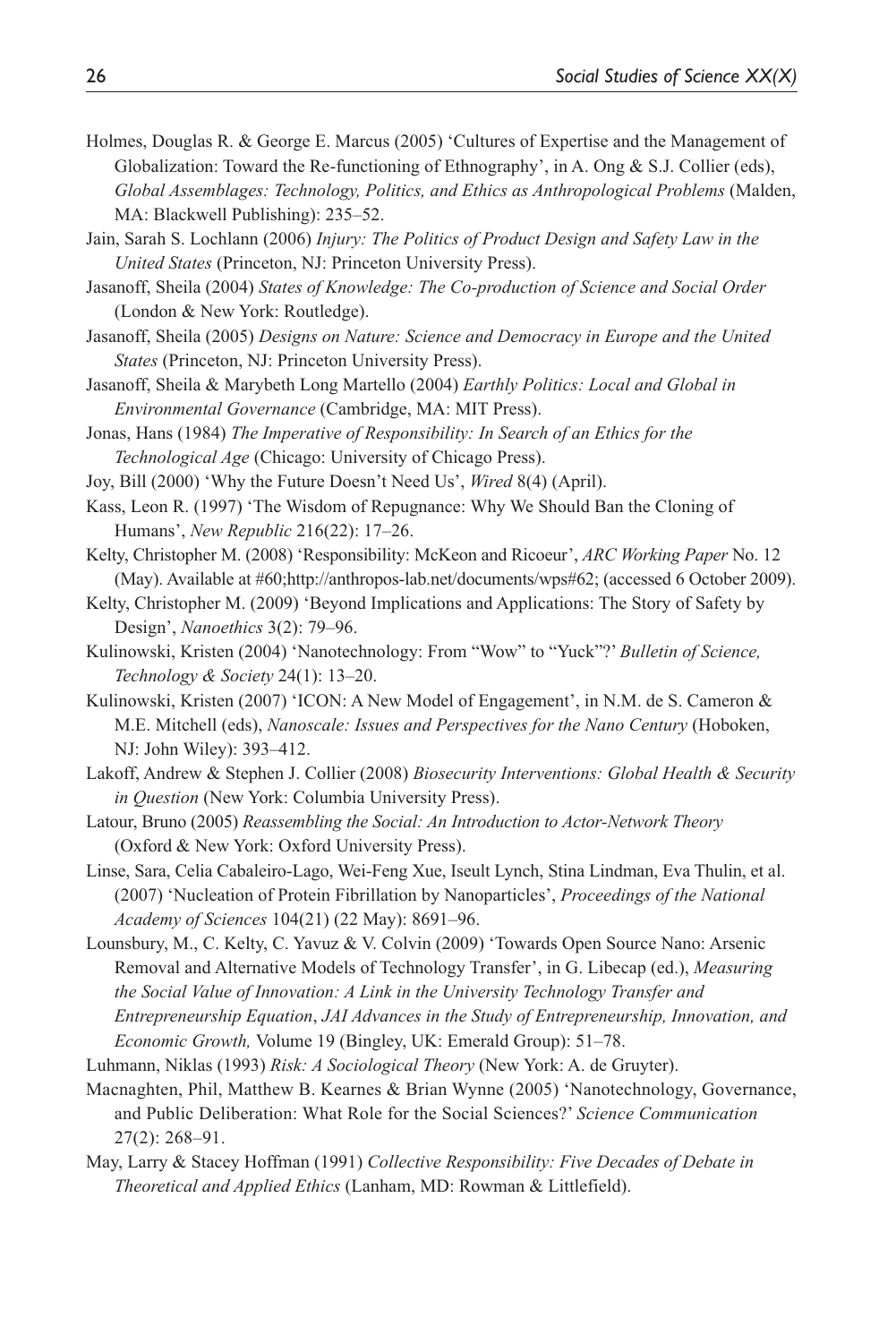- McKeon, Richard (1957) 'The Development and Significance of the Concept of Responsibility', *Revue Internationale de Philosophie* 39: 3–32.
- Miller, Peter & Nikolas Rose (2008) *Governing the Present: Administering Economic, Social and Personal Life* (Cambridge, UK: Polity Press).
- Nowotny, Helga, Peter Scott & Michael Gibbons (2001) *Re-thinking Science: Knowledge and the Public in an Age of Uncertainty* (London: Polity).
- O'Malley, Pat (1996) 'Risk and Responsibility', in A. Barry, T. Osborne & N.S. Rose (eds), *Foucault and Political Reason: Liberalism, Neo-liberalism, and Rationalities of Government* (Chicago: University of Chicago Press): 189–208.
- Pellizzoni, Luigi (2004) 'Responsibility and Environmental Governance', *Environmental Politics* 13(3): 541–65.
- Pellizzoni, Luigi & Marja Ylönen (2008) 'Responsibility in Uncertain Times: An Institutional Perspective on Precaution', *Global Environmental Politics 8:* 51–73.
- Pidgeon, Nick & Tee Rogers-Hayden (2007) 'Opening up Nanotechnology Dialogue With the Publics: Risk Communication or "Upstream Engagement"?' *Health, Risk & Society* 9(2): 191–210.
- Rabinow, Paul (2003) *Anthropos Today: Reflections on Modern Equipment* (Princeton, NJ: Princeton University Press)*.*
- Ricœur, Paul (2000) 'The Concept of Responsibility: An Essay in Semantic Analysis', in P. Ricoeur, *The Just* (Chicago: University of Chicago Press): 11–35.
- Rip, Arie (2006) 'Folk Theories of Nanotechnologists', *Science as Culture* 15(4): 349–65.
- Robichaud, Christine Ogilvie, Dicksen Tanzil, Ulrich Weilenmann & Mark R. Wiesner (2005) 'Relative Risk Analysis of Several Manufactured Nanomaterials: An Insurance Industry Context', *Environmental Science & Technology* 39(22): 8985–94.
- Rogers-Hayden, Tee & Nick Pidgeon (2007) 'Moving Engagement "Upstream"? Nanotechnologies and the Royal Society and Royal Academy of Engineering's Inquiry', *Public Understanding of Science* 16(3) (1 July): 345–64.
- Rose, Nikolas (2006) *The Politics of Life Itself: Biomedicine, Power, and Subjectivity in the Twenty-first Century* (Princeton, NJ: Princeton University Press).
- Rose, Nikolas S. (1990) *Governing the Soul: The Shaping of the Private Self* (London & New York: Routledge).
- Selin, Cynthia (2007) 'Expectations and the Emergence of Nanotechnology', *Science Technology, & Human Values* 32(2): 196–220.
- Shamir, Ronen (2008) 'The Age of Responsibilization: On Market-embedded Morality', *Economy and Society* 37(1): 1–19.
- Strawson, Peter (1962) 'Freedom and Resentment', *Proceedings of the British Academy* 48: 187–211. Also published in P.F. Strawson (1974) *Freedom and Resentment and Other Essays* (London: Methuen and Co.: 1–25).
- Strydom, Piet (1999) 'The Challenge of Responsibility for Sociology', *Current Sociology* 47(3): 65–82.
- Sunstein, Cass R. (2005) *Laws of Fear: Beyond the Precautionary Principle* (Cambridge & New York: Cambridge University Press).
- Van Lente, Harro & Rip, Arie (1998) 'The Rise of Membrane Technology: From Rhetorics to Social Reality', *Social Studies of Science* 28(2): 221–54.